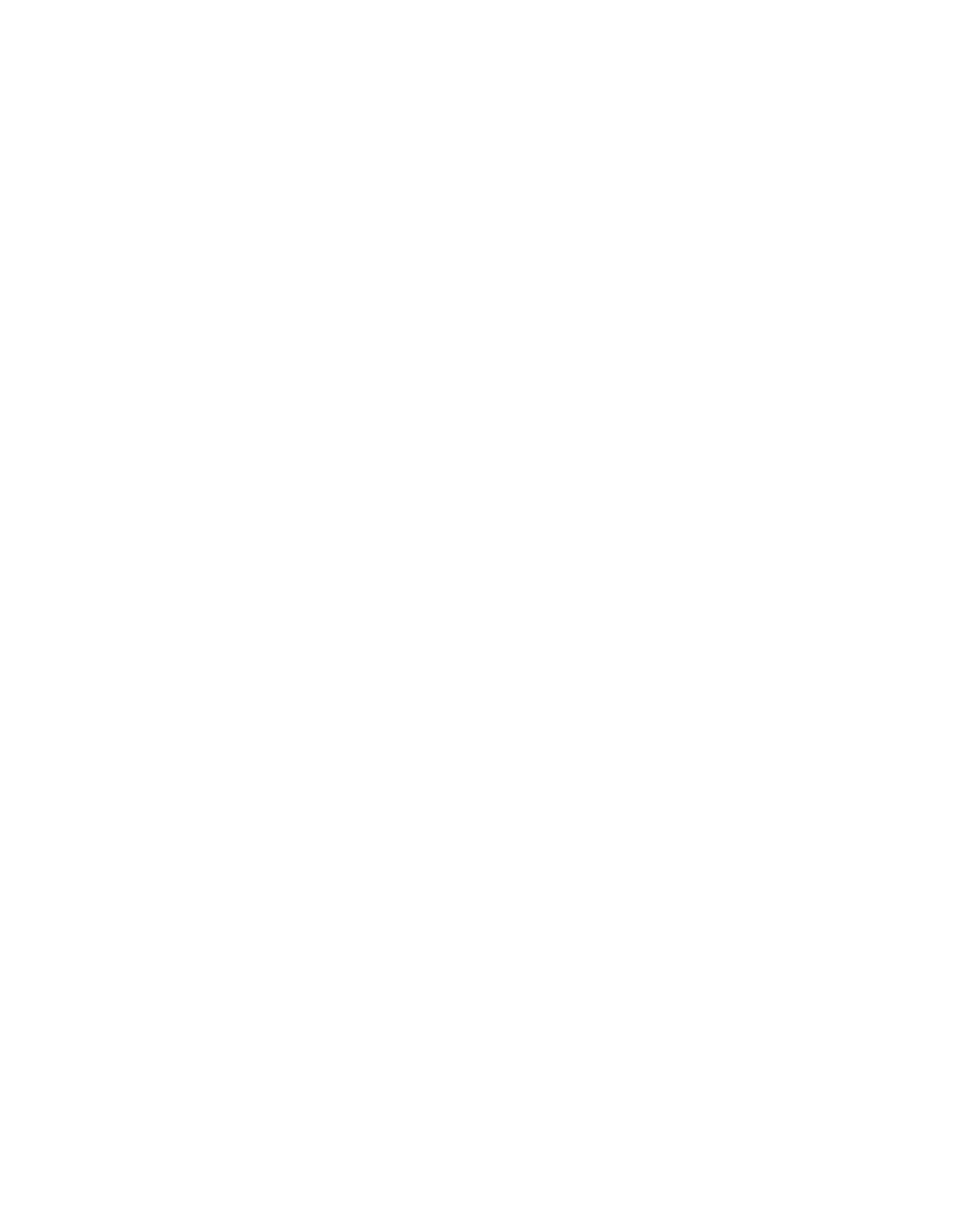## The Syntax of Passives and Related Constructions in Mandarin Chinese

by

Shangyan (Katherine) Pan

A Thesis Submitted to the Honors Council

For Honors in Linguistics

April 30, 2022

Approved by:

Adviser: James E. Lavine

Second Evaluator in major: oras Heidi Lorimor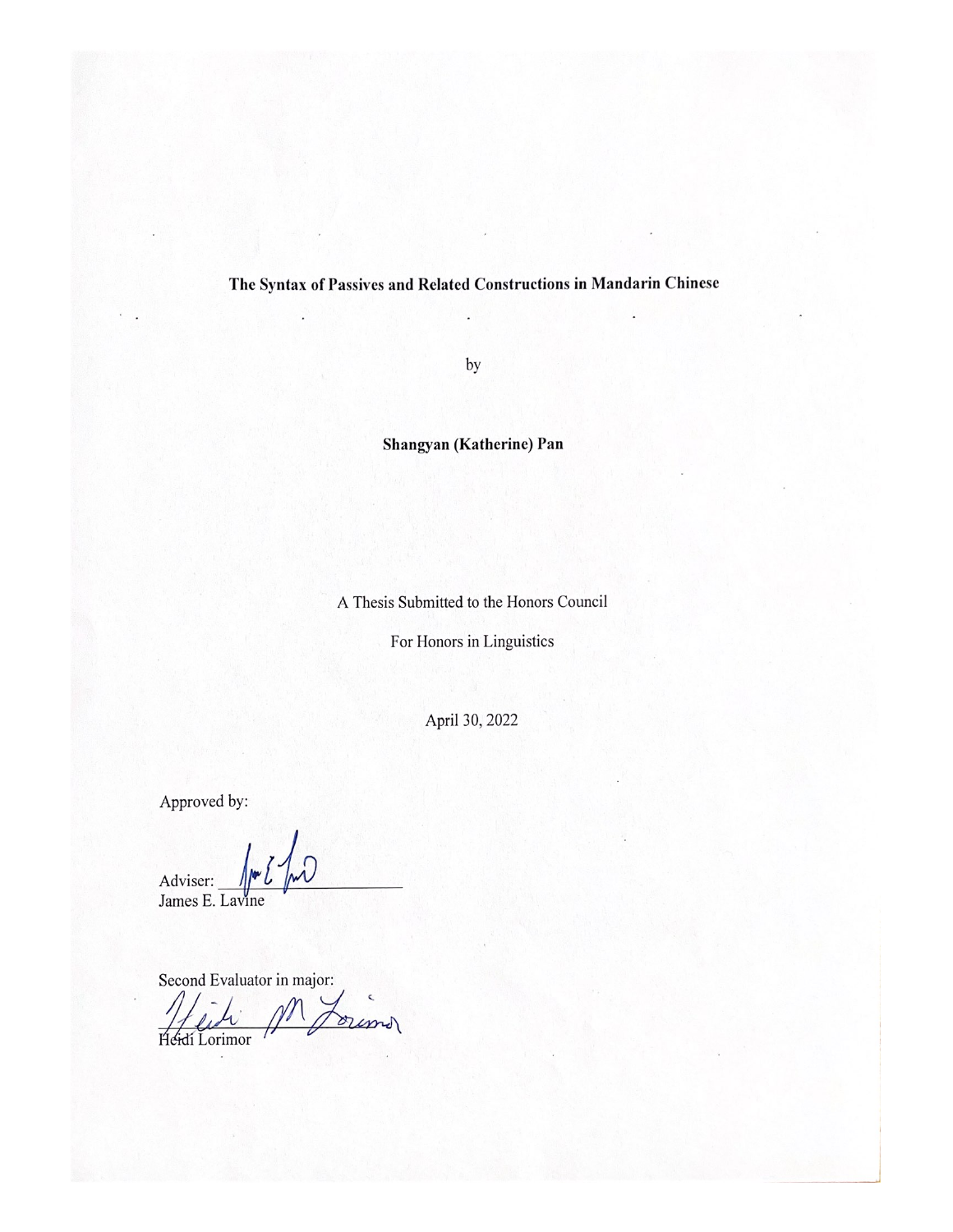## **Acknowledgements**

I would like to express my gratitude towards those who have helped me with this process and supported me during the difficult time we are in right now.

Firstly, and most importantly, to my advisor and mentor Jim Lavine, thank you for introducing me to linguistics and agreeing to work with me on this project. None of this would have been possible without your time, wisdom, constant support, guidance, patience, caring, understanding, encouragement, or humor. You made this experience so memorable and enjoyable. Your support to me as a student, an applicant for graduate schools and as a human being was the biggest reason why I was able to complete this thesis. I will always be grateful for what I learned from you during this process.

Thank you, Heidi Lorimor, for your time and for your guidance on graduate school. You opened the door of so many other topics in linguistics for me and deeply inspired my passion for the discipline in general.

To my entire LING315 class, thank you for the inspiration and discussion on related topics in syntax. This process would not have been as fun without you guys to share my thoughts with. I thank Wenyi Qian and Jiaqi Lin for providing me with grammatical judgements and ideas that moved this thesis forward. To my friends at Bucknell, Xiaoxuan Liu and Heng Yang, thank you for the emotional support during this hard time. To my partner Yujing Zhou, your encouragement and support gave me the confidence and strength to finish this thesis.

Last but not least, I am forever grateful for my family, my parents Zhi Xiang and Rongkai Pan, who provided me the opportunity to study at Bucknell. Your love, understanding and support were the things that I needed the most during my undergraduate journey.

iv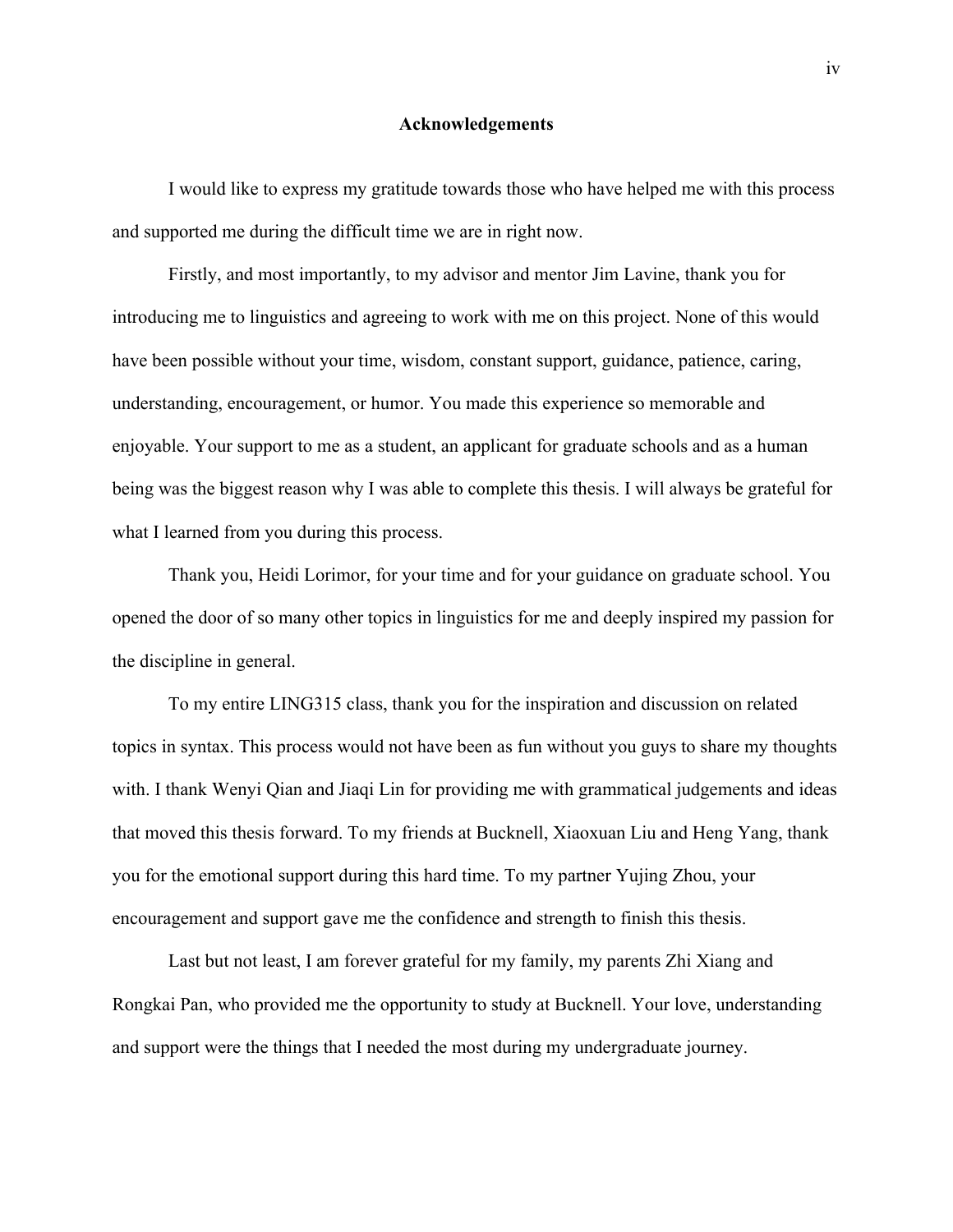## **Contents**

|                         | Acknowledgements |                                                                       | iv                      |
|-------------------------|------------------|-----------------------------------------------------------------------|-------------------------|
|                         | Abstract         |                                                                       | $\overline{\mathbf{v}}$ |
|                         |                  |                                                                       |                         |
| $\mathbf{1}$            |                  | Introduction                                                          | $\mathbf{1}$            |
| $\boldsymbol{2}$        |                  | <b>Canonical bei passives</b>                                         | $\overline{\mathbf{3}}$ |
|                         | 2.1              | Definition of the passive and empirical survey                        | 3                       |
|                         | 2.2              | The structure of the <i>bei</i> passive: a constructionalist approach | 8                       |
| $\mathbf{3}$            |                  | The gei constructions                                                 | 21                      |
|                         | 3.1              | Gei's status                                                          | 21                      |
|                         | 3.2              | The "long-passive constraint" and transitivity                        | 25                      |
|                         | 3.3              | The Structure of gei's long-passive-like construction                 | 29                      |
| $\overline{\mathbf{4}}$ |                  | <b>Non-Active Voice: Typology</b>                                     | 31                      |
|                         | 4.1              | Typology of Voice                                                     | 31                      |
|                         | 4.2              | Distribution of bei and gei                                           | 33                      |
| 5                       |                  | Conclusion                                                            | 35                      |
|                         |                  |                                                                       |                         |

## References 36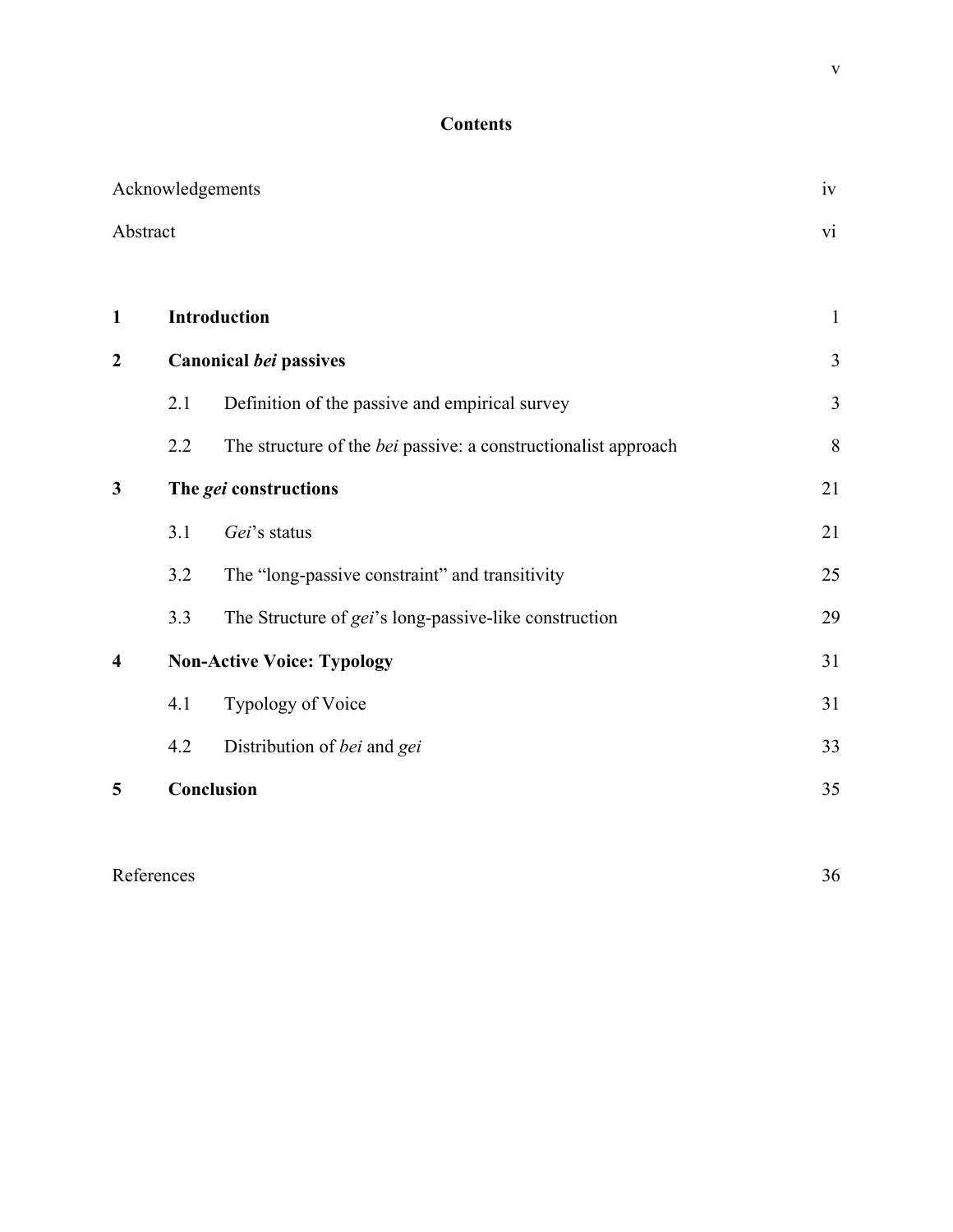## **Abstract**

This thesis discusses the Mandarin Chinese passive, a construction that differs in significant ways from its better known, European counterparts. While the passive is one of the most wellstudied constructions in syntax, the passive in Chinese remains understudied and not as well understood. The thesis offers an analysis of multiple passive markers in Chinese, focusing on *bei* and *gei*. Superficially, the two markers both participate in passive and passive-like constructions. However, upon closer scrutiny, it is demonstrated that only *bei* qualifies as a true passive marker, while *gei* is shown to belong to a more general category of Non-Active Voice, which is elaborated in the thesis. It is demonstrated that *bei* and *gei* differ significantly in their distribution. While *bei* is used strictly in those environments that allow the passive crosslinguistically, *gei* distributes more broadly, across a range of non-active constructions that are incompatible with the passive voice. It is argued that *bei* and *gei*, and possibly other functional verbal markers, are simply instantiations of a more general Non-Active Voice in Chinese. A main goal of the thesis is to provide a formal, structural definition of Non-Active Voice, which unifies *bei* and *gei* constructions under a single structural description that makes a unique contribution to a more general Voice typology.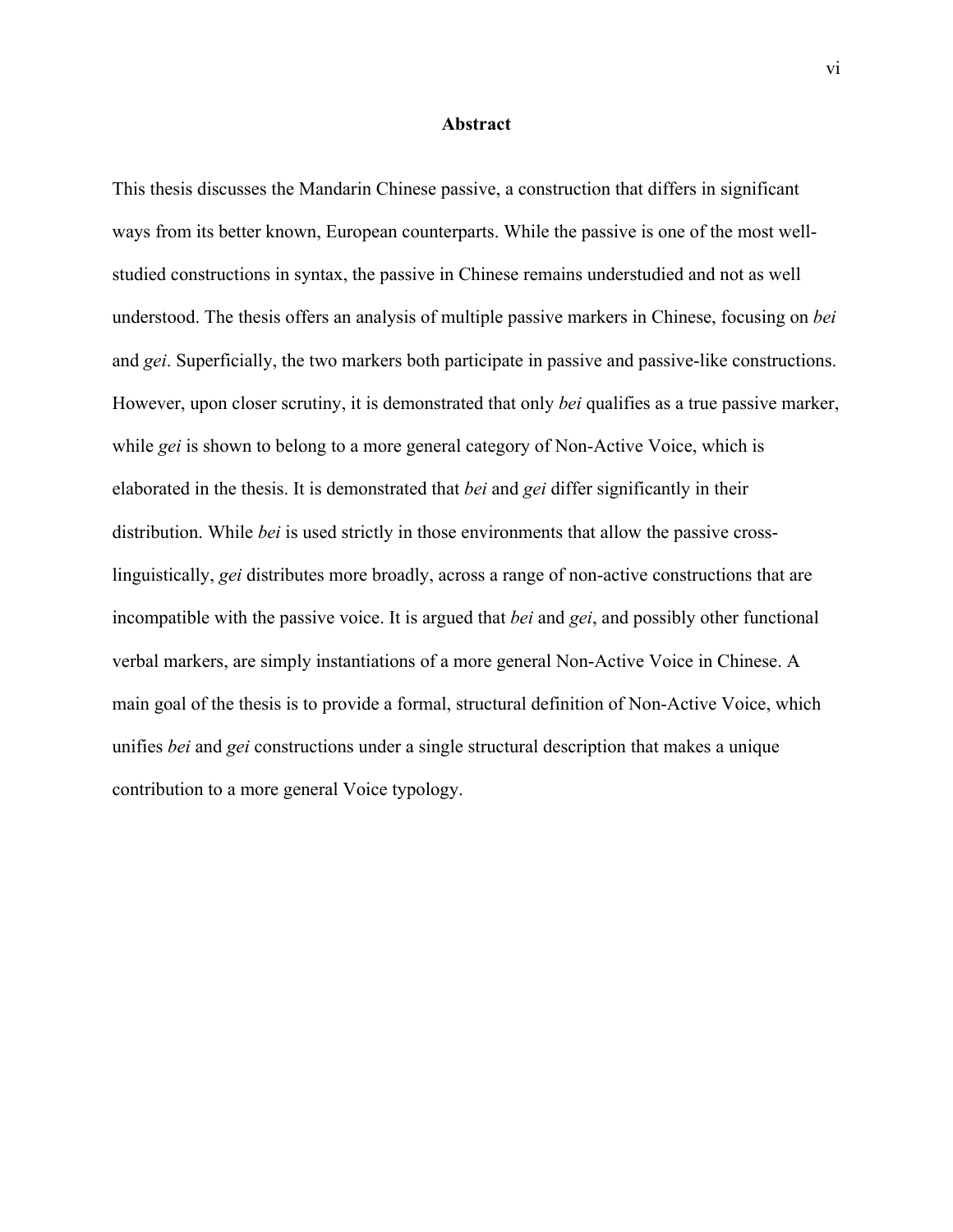## **1 Introduction**

This thesis discusses the syntax of passive Voice and, more generally, Non-Active Voice in Mandarin Chinese (which will be referred to as Chinese in this thesis.) I analyze two Voice heads, *bei* and *gei*, against a broader definition of passives that I adopt from Bruening (2013) and apply a range of tests to show that despite the superficial similarities between the *bei* passive and the *gei* passive-like construction, only *bei* is a true canonical passive Voice head in Mandarin. Crucially, I argue that the long *bei* passive does not involve A-movement, familiar from European languages. Instead, the Voice head *bei* is a two-place predicate that projects a subject in its specifier position, assigns an experiencer theta role to it, and selects a CP complement as its internal argument. In other words, the relation between the surface subject of the *bei* passive and the underlying object is not mediated by movement (Huang 1999). Therefore, this demonstrates that the dependency between the surface subject and the underlying object can be significantly more complicated syntactically.

In contrast to *bei*'s behavior as a typical passive marker, *gei* exhibits a "long passive constraint," such that the external argument in the passive-like construction must be realized syntactically and cannot be implied. Furthermore, in the *gei* long-passive-like construction, there is a requirement for high transitivity verbs, a constraint that is absent in the *bei* passive. That is, *gei* resembles passive *bei*, but distributes differently. The subject in the *gei* passive-like construction is interpreted as adversely affected, whereas the subject in the *bei* passive is interpreted as neutral. Finally, while it is established that anticausatives and pure unaccusatives cannot be passivized, *gei* is surprisingly acceptable in both. I argue in my thesis that in addition to the long passive constraint that disqualifies *gei* as a genuine passive Voice head, all the differences mentioned above further distinguish *bei* and *gei*. An analysis is offered that unifies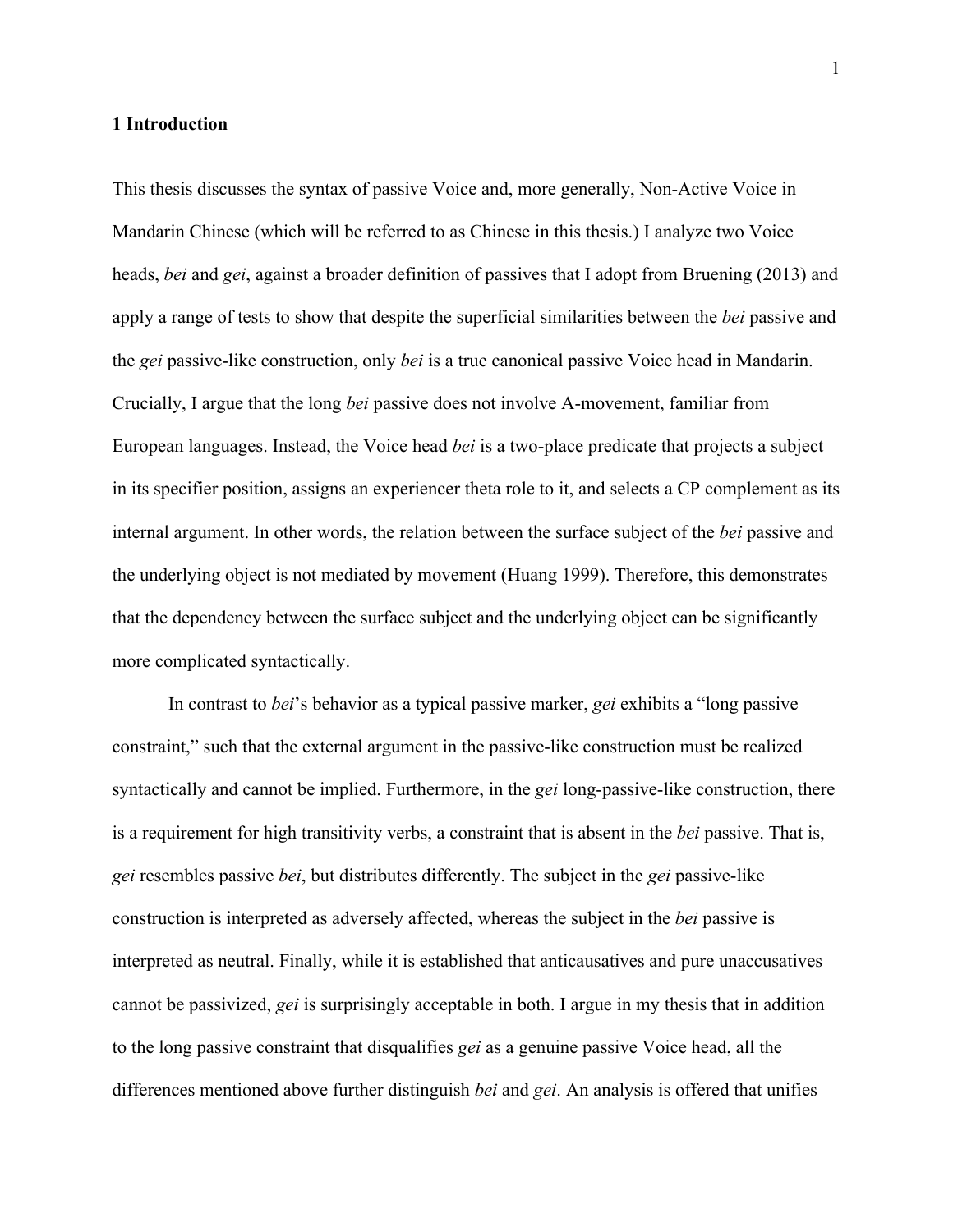*bei* and *gei* as two instantiations of a more general Non-Active Voice. Both the *bei* passive and the *gei* construction have a non-thematic agent in the lower VoiceP. I posit that this novel way of existential binding is the defining feature of Non-Active Voice in Chinese. In this thesis, I also provide evidence that Voice heads in Chinese are predicates, exactly in the sense of Kratzer (1996).

In Section 2.1, I present the definition of the passive I adopt and show that the *bei* construction behaves like a typical passive. Then, I review the distribution of other non-active constructions in Chinese, more generally. I focus narrowly on the *v*P-layer and provide a nonderivational analysis of the *bei* construction on a constructionalist approach in 2.2. I discuss *gei*'s status in Section 3.1 and argue that it is not a true passive Voice head. In 3.2, I analyze the "long passive constraint", *gei*'s requirement of high transitivity verbs, and the relation between the two. In 3.3, I present the syntactic structure of the *gei* long-passive-like construction. In Chapter 4, I broaden my discussion of Non-Active Voice in Chinese to the typology of Voice and compare *bei* and *gei*'s distribution. I end with a short conclusion and a discussion about future directions of research in Chapter 5.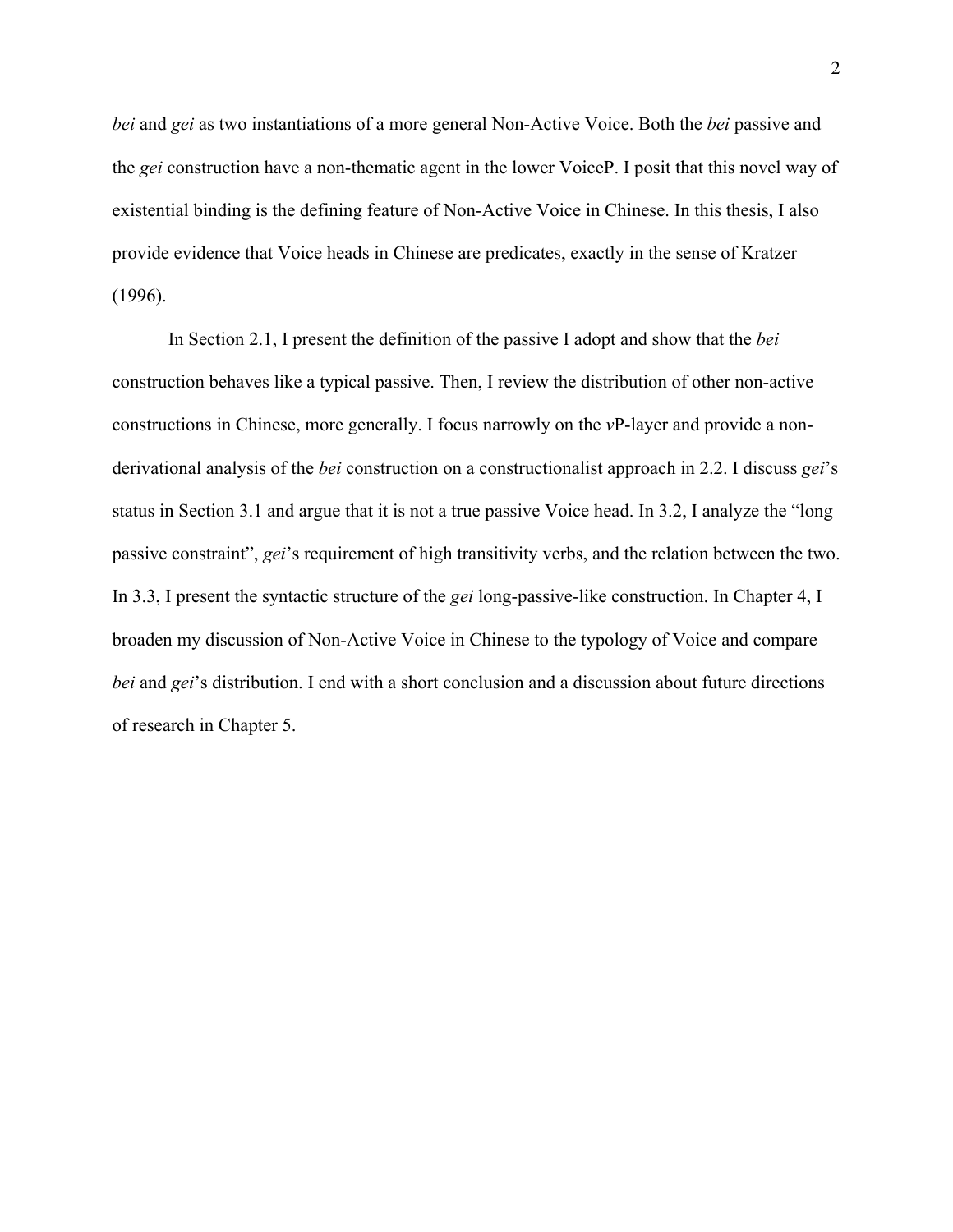## **2 Canonical** *bei* **passives**

## **2.1 Definition of the passive and empirical survey**

## *2.1.1 The definition of passives*

The definition of passives has been a long-debated topic in generative syntax. Legate (2021) defined canonical passives as having three characteristics: agent demotion, theme promotion, and distinctive morphological marking. This definition is narrowly based on English passives and and similar constructions across Germanic and Romance languages, thus treating a range of nonactive constructions in different languages as non-canonical passives, including the Chinese *bei* passive. In this thesis, I adopt a more universal definition of passives, where passivization is a morphosyntactic operation that prevents the syntactic projection of the external argument. This is accomplished by existentially binding the argument of Voice (Keenan 1980, 1985 and Bruening 2013). Case and object promotion are both irrelevant and only epiphenomena of passives. Thus, a passive can be defined as following:

## (1) Definition of passives

The passive is a morphosyntactic operation that prevents the realization of the external argument as an argument of Voice.

Bruening (2013) argues that a passive can be identified as either having a missing external argument interpreted as an existential or having the external argument realized as an adjunct. I will challenge specifically the second identifying feature of the passive using the Chinese *bei* long passive and will demonstrate that the Chinese *bei* passive is a true passive, whereas a related non-active *gei* construction is not, despite its superficial similarities.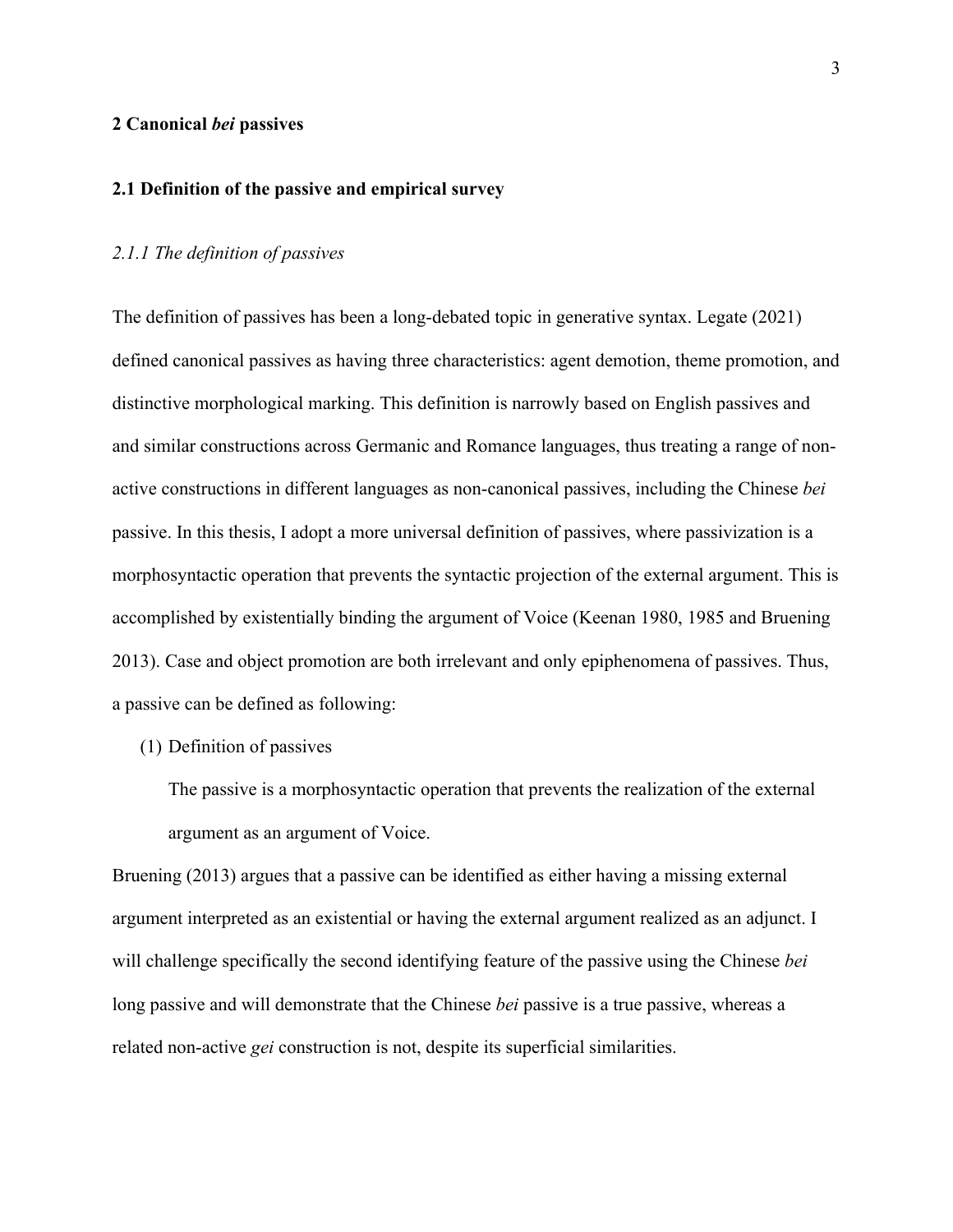In an isolating language like Chinese, there is no suffixation on verbs to indicate alternations in argument structure and Voice. There is, however, a verbal particle *bei* that is considered the canonical passive marker in Chinese. Comparing (2a) to (2b-c), we see that the presence of *bei* is responsible for a different argument arrangement where the subject is the theme of the "hitting" event. Sentences (2b-c) show the typical long and short passives with *bei*. In the long passive (2b), the external argument is demoted, but realized, whereas in the short passive (2c), the external argument is existentially bound and not projected.

(2) a. Lisi da-le Zhangsan. Lisi hit-LE Zhangsan 'Lisi hit Zhangsan.' b. Zhangsan **bei** Lisi da-le. Zhangsan BEI Lisi hit-LE 'Zhangsan was hit by Lisi.' c. Zhangsan **bei** da-le. Zhangsan BEI hit-LE 'Zhangsan was hit.' (Huang 1999: 3)

To show that sentences like (2b-c) are true passives, I employ a variety of tests to provide evidence that the subject is the theme, and that the implicit external argument is present semantically, even in short passives where it is not realized syntactically.

As pointed out by Alexiadou et. al (2015), *by-itself* modification is incompatible with an agent or an external causer. In English, *by itself* is not licensed in passives, but is compatible with anticausatives. This is a standard test for the presence of external causation. The contrast is shown in  $(3)$ .

(3) a. \*The door was broken by itself. b. The door broke by itself.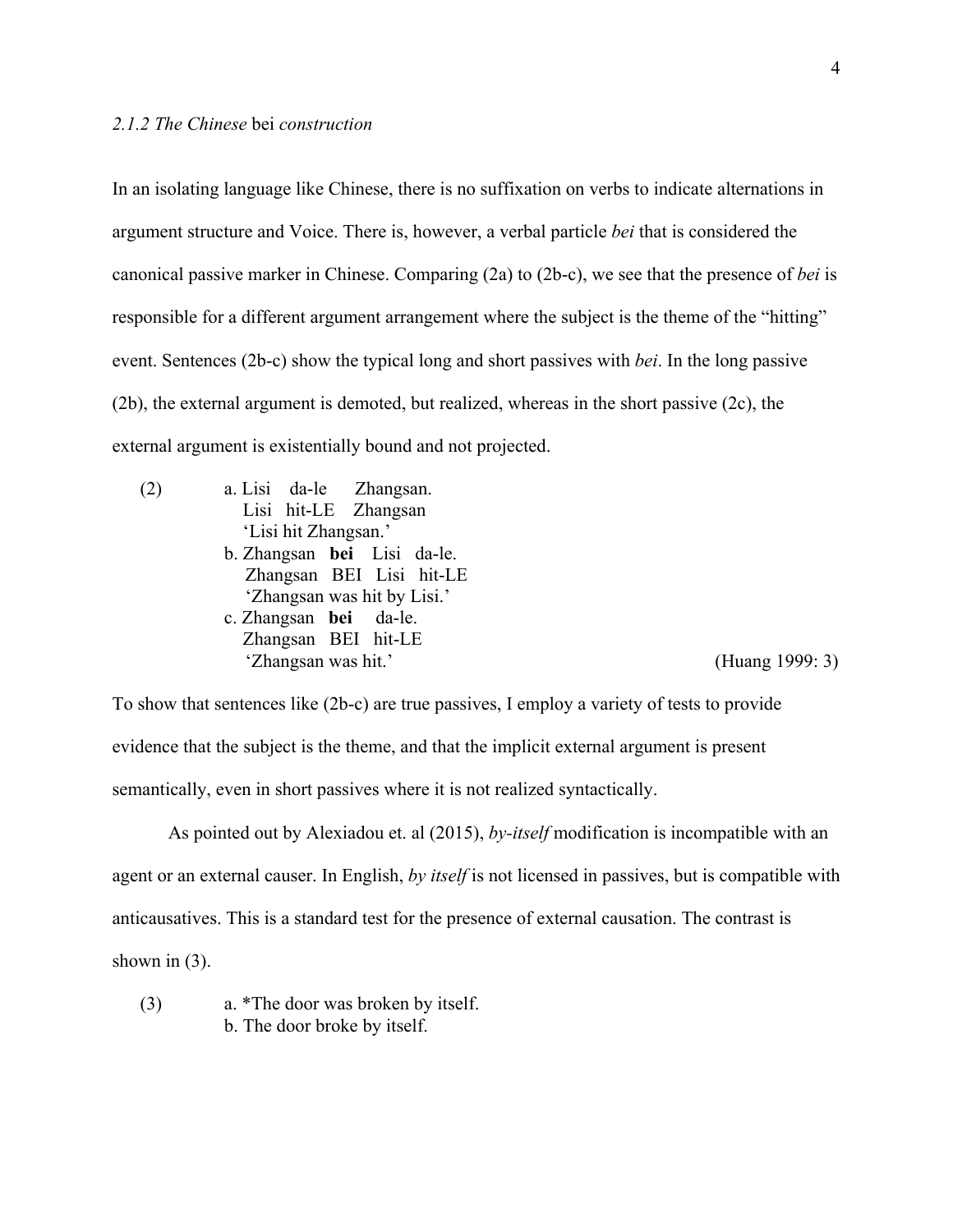In the passive, the event is clearly caused, either by a volitional human participant, a natural force, or an instrument. Even though the agent or causer is not stated explicitly, the incompatibility of *by itself* with (3a) is evidence that the implicit external argument is present semantically and is existentially bound. The anticausative, on the other hand, lacks an implicit external argument, and for this reason is grammatical with *by itself* modification. The Chinese counterpart of the *by-itself* phrase is *ziji*. If the *bei* constructions in (2) are indeed passive, we would expect *ziji* to be incompatible with *bei*, as in (4b).

(4) a. Huaping **bei** da-sui-le. vase BEI hit-broken-LE 'The vase was broken.' b. \*Huaping ziji **bei** da-sui-le. vase by itself BEI hit-broken-LE \*'The vase was broken by itself.' c. Huaping ziji sui-le. vase by itself break-LE 'The vase broke by itself.'

Comparing (4a) and (4b), we see that inserting *ziji* 'by itself' in a *bei* construction without the external argument realized causes the sentence to become ungrammatical. Like in English, *ziji* is allowed in the anticausative (4c). We can then conclude that the incompatibility of *ziji* with *bei* is due to the fact that *bei* asserts the presence of an implicit external argument. Thus, *bei*  constructions behave like canonical passives that existentially bind the external argument.

 Now I turn to the different forms of 'break' in (4a-b) versus (4c). In Chinese, there are resultative compound verbs that are bi-morphemic. The verb in (4a) *da-sui* is one such verb. These verbs can project event structures that are not readily visible in languages like English. The first morpheme *da* is a transitive lexical verb indicating a causative event. The second morpheme *sui* is an intransitive, indicating a resultative state (Huang 2009). Thus, in the anticausative above, the transitive predicate *da* is not present. In canonical passives, syntactic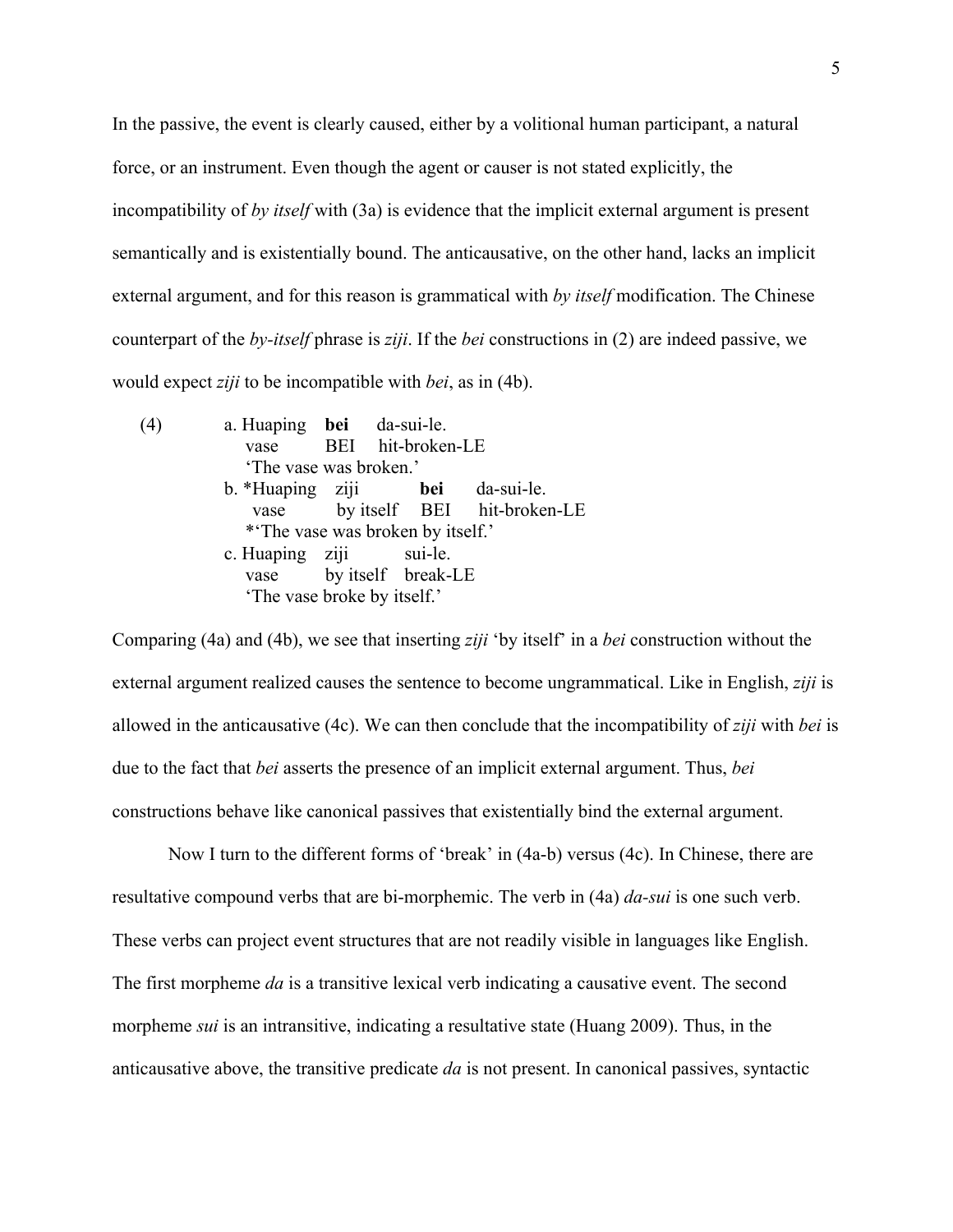operations driven by passive markers or morphemes remove or existentially bind the external argument and dethematize it as defined in (1). In order to have a passive construction, the "basic" valency of the predicate has to be at least two. Thus, we can use the second (resultative) morpheme in these resultative compound verbs to test if *bei* patterns like canonical passive constructions. The prediction is that the resultative morpheme alone will reject passive formation because it lacks the higher causative structure that hosts the external argument.

(5) a. Shui **bei** (chushi) shao-kai-le. water BEI chef heat-boiled-LE 'The water was boiled by the chef.' b. \*Shui **bei** (chushi) kai-le. water BEI chef boiled-LE Intended reading: 'The water was boiled by the chef.'

As expected for passives in other languages, the intransitive predicate indicating the resultative 'boiled' state, *kai*, is not compatible with *bei*. There has to be the transitive morpheme *shao* 'to heat' to assert the existence of the external argument for the *bei* construction to be grammatical. As indicated by the optionality of 'chef' in (5a), even without the underlying subject realized, *bei* is still grammatical so long as the causative component *shao* is expressed*.* This is another piece of evidence that the subject is existentially bound in a short *bei* construction. Again, we see that the *bei* construction in Chinese behaves similarly to canonical passives in other languages. Based on evidence from *by-itself* modification and sensitivity to a causative subevent, I have demonstrated that *bei* constructions behave like canonical passives in that the external argument is not syntactically realized as an argument of Voice, in the sense of Kratzer (1996). I treat the *bei* passive as the prototypical passive in Chinese, but I will also consider other passive-like constructions that occur with the particle *gei* that contribute to my broader discussion of Non-Active Voice constructions.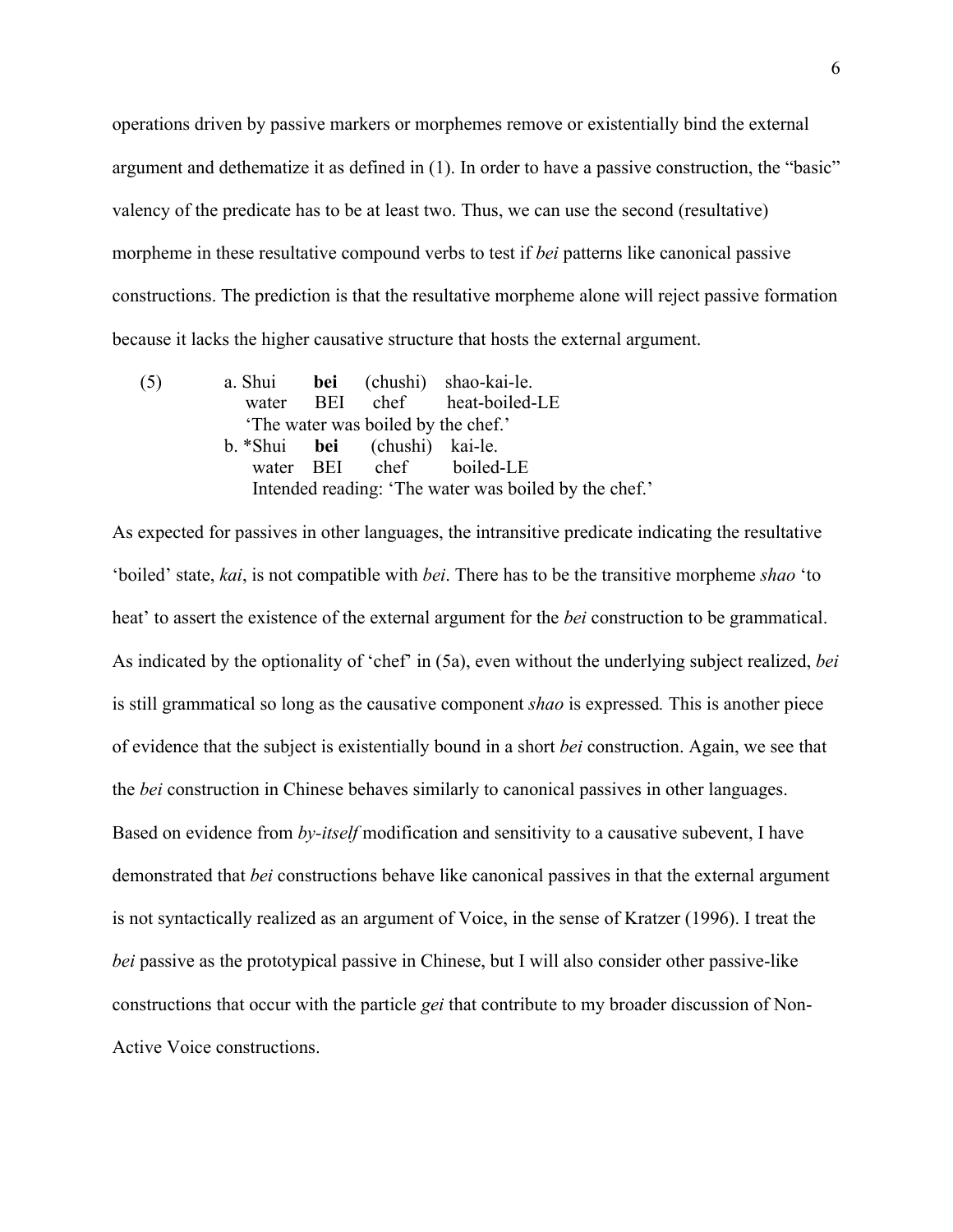## *2.1.3 Non-canonical passives and other functional particles*

Other than *bei*, functional particles like *gei, jiao* and *rang* can also participate in Non-Active constructions. These three verbal elements are not completely grammaticalized in modern Chinese. They have the lexical meanings 'give', 'ask' and 'let' respectively, but in some constructions, they are grammaticalized, by hypothesis, to function like *v*-heads.

One interesting phenomenon involving *gei* is that there is a systematic ambiguity in interpretation that does not exist with *bei*. In this thesis, I focus on the passive reading of *gei* in (6a). The particles *gei*, *jiao* and *rang* also form passive-like constructions, but unlike *bei*, these markers are compatible with the long passive only, as demonstrated below.

| a. Zhangsan gei Lisi da-le.                         |
|-----------------------------------------------------|
| Zhangsan GEI Lisi hit-LE                            |
| 'Zhangsan was hit by Lisi.' OR 'Zhangsan hit Lisi.' |
| b. *Zhangsan <b>gei</b> da-le.                      |
| Zhangsan GEI hit-LE                                 |
| 'Zhangsan got hit.'                                 |
| c. Zhangsan jiao Lisi da-le.                        |
| Zhangsan JIAO Lisi hit-LE                           |
| 'Zhangsan was hit by Lisi.'                         |
| d. *Zhangsan jiao da-le.                            |
| Zhangsan JIAO hit-LE                                |
| Intended reading: 'Zhangsan was hit.'               |
| e. Zhangsan rang Lisi da-le.                        |
| Zhangsan RANG Lisi hit-LE                           |
| 'Zhangsan was hit by Lisi.'                         |
| f. *Zhangsan rang da-le.                            |
| Zhangsan RANG hit-LE                                |
| Intended reading: 'Zhangsan was hit.'               |
|                                                     |

In stark contrast to *bei, gei*, *jiao*, and *rang* are ungrammatical with the short passive. The external argument must be realized with these markers, although in a dethematized position. Since in the prototypical *bei* passive, the external argument is either optionally realized or existentially bound, *gei*, *jiao* and *rang* must have a different set of features from *bei* that project different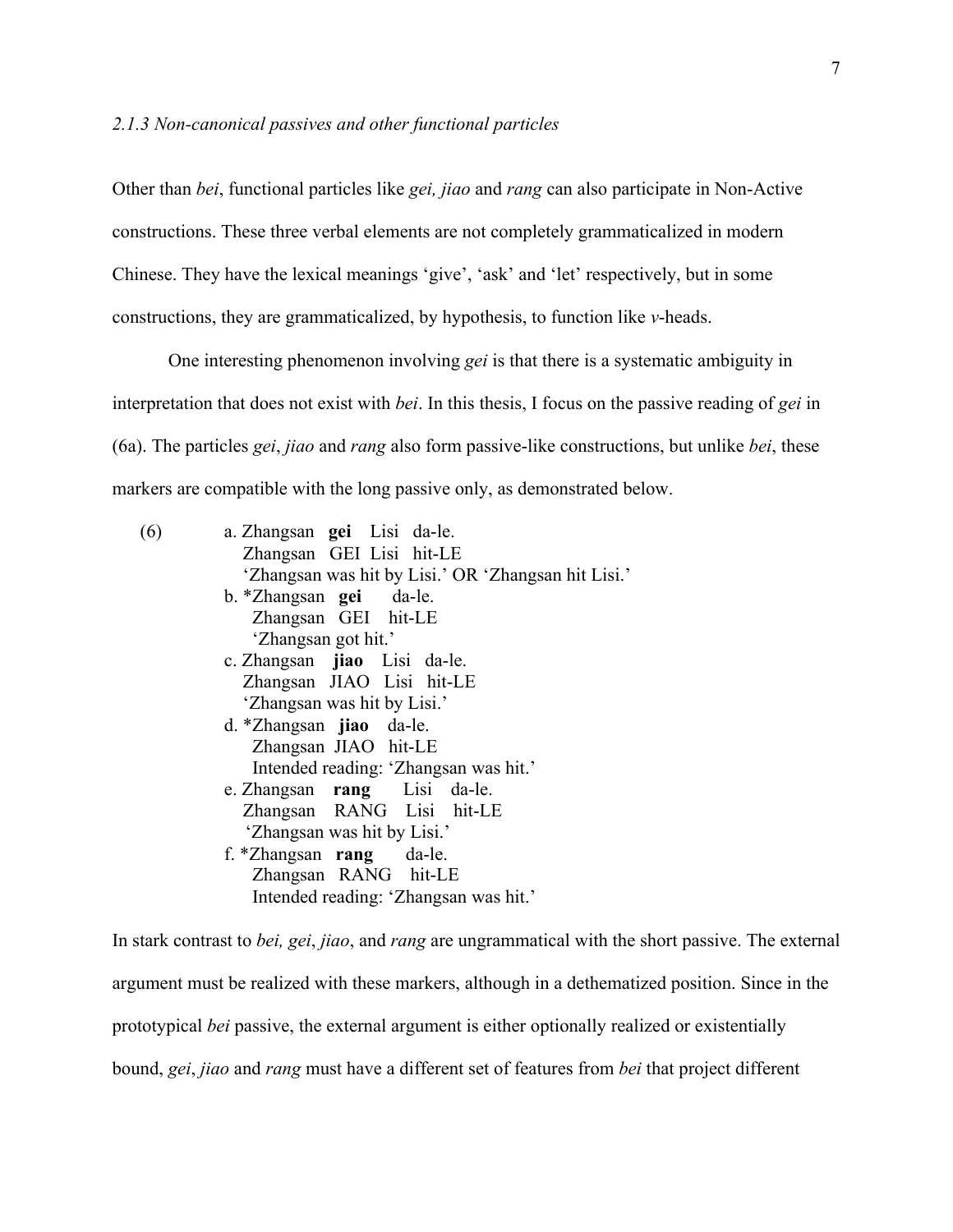arrangements of arguments. In what follows, I focus on the non-Active Voice head *gei*. Some specific distinctions between *gei* and *bei* will be analyzed later in Chapter 4. At first glance, this long passive constraint of *gei*, *jiao* and *rang* seems counterintuitive. While it is not unusual for passives in certain languages to disallow a *by*-phrase, typologically, it is rare when a passive actually requires the presence of a *by*-phrase. According to Grimshaw (1990) and Schäfer (2017), the external argument of a passive is standardly taken to be existentially bound and thus, not realized obligatorily, contrary to the behavior of *gei*, *rang*, and *jiao*, which raises questions either about the status of these verbal particles as passive markers or about the structure of passives, in general. This issue will be discussed below when I show that *gei*, in particular, should not be treated as a passive marker despite its superficial similarities to *bei*.

## **2.2 The structure of the** *bei* **passive: a constructionalist approach**

## *2.2.1 Evidence against A-movement in long passives*

For languages that display a derivational relationship between passives and their active counterpart, the standard analysis for passives is the A-movement (DP movement) approach. The object in the underlying structure moves to the specifier of TP. The agent is now dethematized and can be optionally realized as a *by-*phrase. At first glance, *bei* might look like *by* in the English long passive, since *bei* is followed by the demoted subject (2b). Some earlier work on Chinese passives did indeed treat *bei* in the long passive as a preposition (Shi 1997, Hashimoto 1988). This claim is false for many reasons, as shown by Huang (1999). The most obvious one is that in the short Chinese passive, *bei* is grammatical on its own, while a genuine prepositional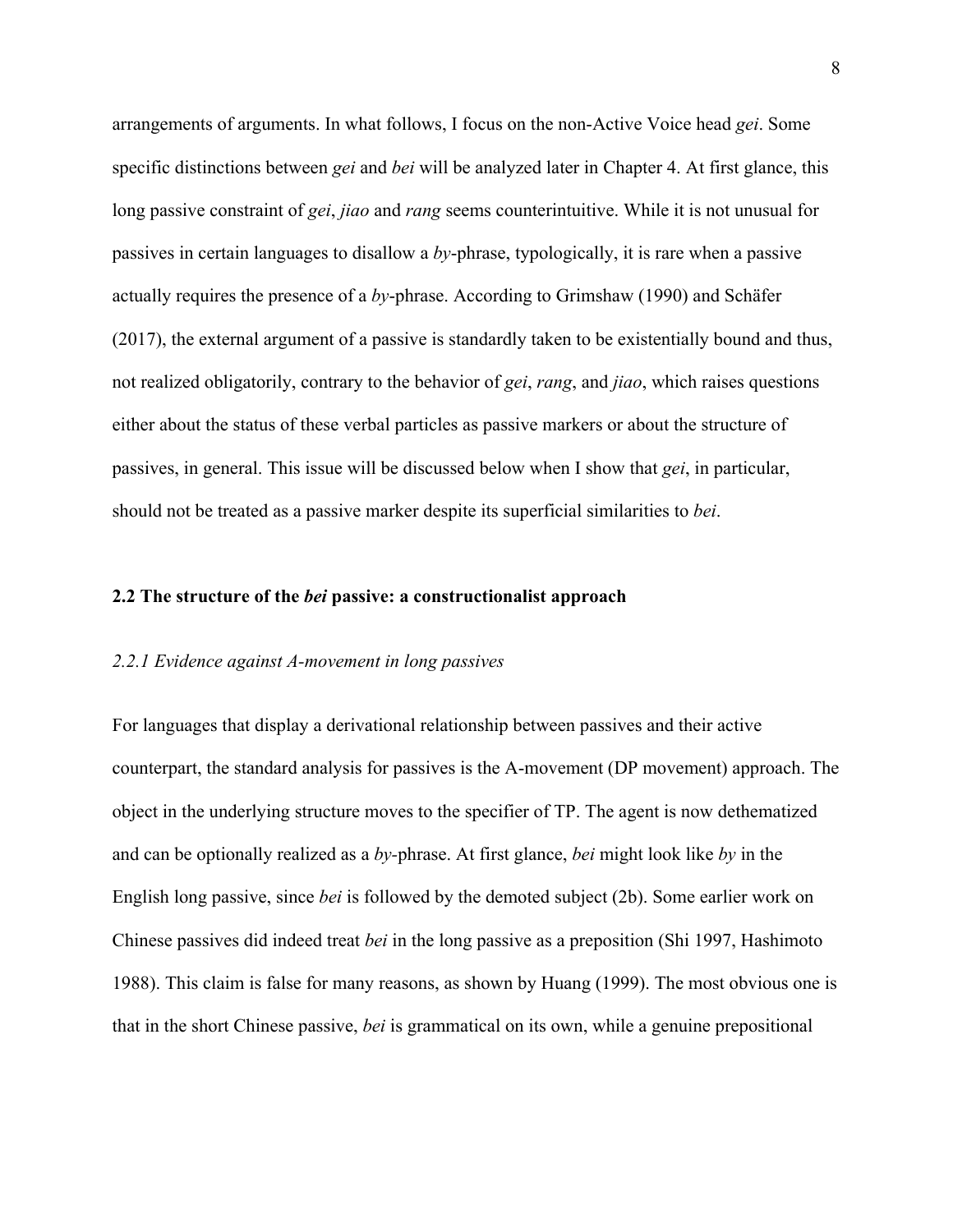head must take a complement. The *bei* plus agent string also does not act like a constituent. It cannot move together (7a-b) like other prepositional phrases (7c-d) in Chinese.

| a. Zhangsan zuotian bei Lisi da-le.                     |                 |
|---------------------------------------------------------|-----------------|
| Zhangsan yesterday BEI Lisi hit-LE                      |                 |
| 'Zhangsan was hit by Lisi yesterday.'                   |                 |
| b. <i>*bei Lisi</i> Zhangsan zuotian da-le.             |                 |
| BEI Lisi Zhangsan yesterday da-LE                       |                 |
| Intended reading: 'Zhangsan was hit by Lisi yesterday.' |                 |
| (cf. It was by Bill that John was hit yesterday.)       |                 |
| c. Zhangsan <i>dui Lisi</i> hen ke-qi.                  |                 |
| Zhangsan to Lisi very polite                            |                 |
| 'Zhangsan is very polite to Lisi.'                      |                 |
| d. <i>dui Lisi</i> Zhangsan hen ke-qi.                  |                 |
| Lisi Zhangsan very polite<br>to                         |                 |
| 'Zhangsan is very polite to Lisi.'                      | (Huang 1999: 6) |
|                                                         |                 |

The Chinese passive also shows no evidence of A-movement. I argue that functional particles like *bei*, which rearrange arguments, are *v*-heads, and that the *bei* passive is not derived from the active construction in (2a). Different non-active structures in Chinese like passives and anticausatives are projected by *v*-heads directly. Here, I discuss four pieces of evidence against A-movement in Chinese *bei* passives:

i) **No motivation for Case assignment**: In languages where Case is prominent, DP movement is thought to be driven by Case, that is, DPs move to a position in which they are local to their Case assigners. In Modern Chinese, a language that exhibits no sign of Case based on current thinking (Baker 2015: 52; and p.c.), there is no evidence of movements elsewhere that are driven by Case. Thus, we can infer that the underlying object DP in Chinese passives is also not motivated to move for Case assignment.

ii) **No discontinuous spell-out**: Traditional A-movements and A'-movements can be analyzed as composite operations involving two suboperations: copying and deletion (Radford 2009). The phrase which is subject to movement is first copied to the destination, leaving behind a full copy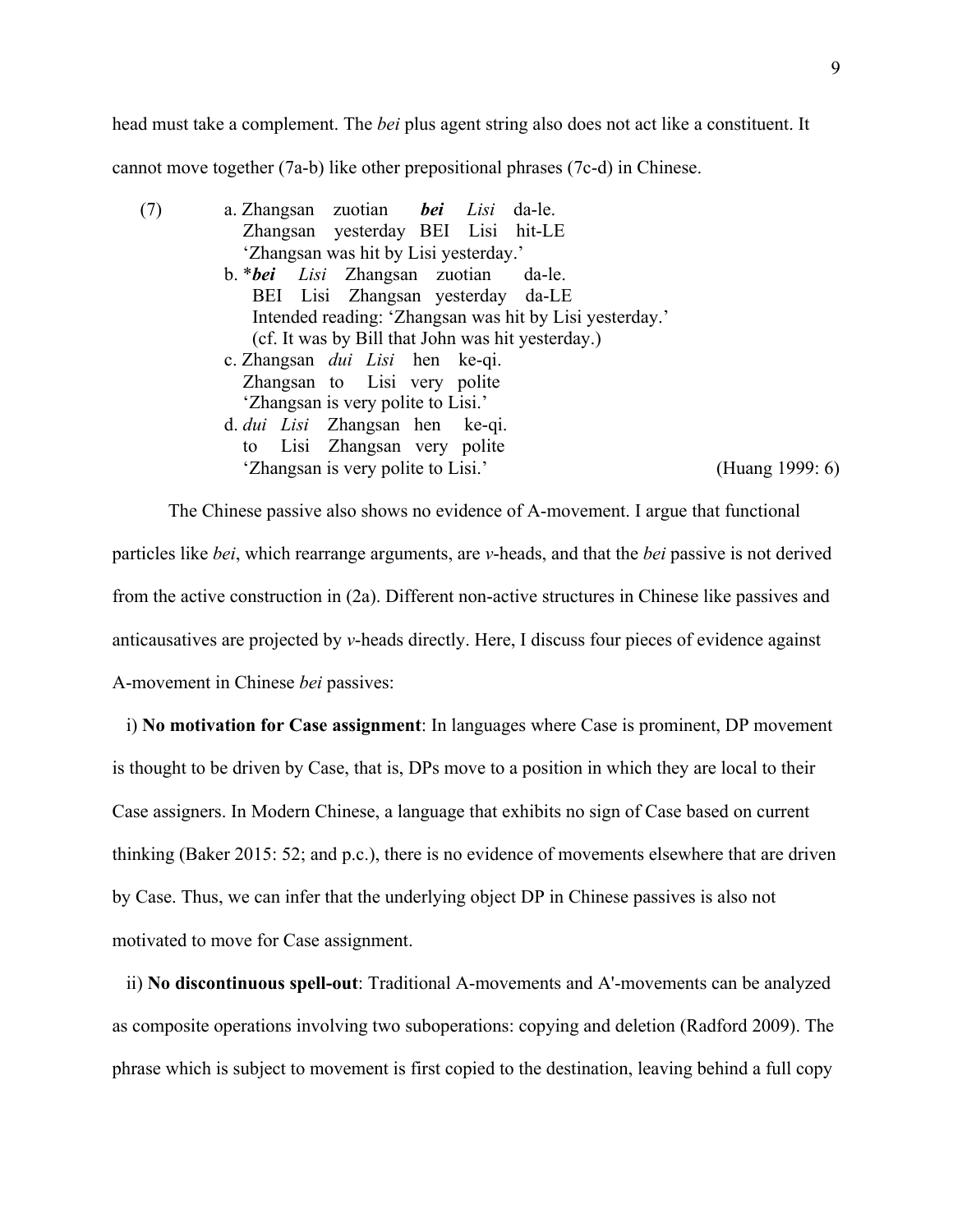of itself at the extraction site, then the original copy at the extraction site is deleted. However, English allows discontinuous spellout, as demonstrated in (8b). After the copying operation, two full copies of the italicized QP can be found both at the extraction site and in Spec,TP. Then, part of the QP at the extraction site is deleted, as indicated by the strikethrough, resulting in the PP complement *of any corruption* spelled out in-situ, and the rest of the QP spelled out in the higher position.

(8) a. *No evidence of any corruption* was found *no evidence of any corruption*. b. *No evidence of any corruption* was found *no evidence of any corruption*.

(Radford 2009: 256)

The examples in (8) show a remnant of A-movement in English passives. If Chinese *bei* passives also involved A-movement, we might see a similar phenomenon, which, in point of fact, is impossible.

(9) a. *yi-tiao guanyu xianyiren de xiansuo* dou mei **bei** jingcha zhao-dao. one-CL about suspect DE clue all not BEI police found 'No clue about the suspect has been found by the police.' b. \**yi-tiao xiansuo* dou mei **bei** jingcha zhao-dao *guanyu xianyiren de*. one-CL clue all not BEI police found about suspect DE Intended reading: 'No clue has been found by the police about the suspect.'

In (9a), the whole thematic DP *yi-tiao guanyu xianyiren de xiansuo* ('a clue about the suspect') appears in the subject position. If there was a movement, we might expect (9b) to be grammatical with part of the DP *guanyu xianyiren de* ('about the suspect') left behind in the "extraction site." However, splitting the thematic DP into two parts at two different positions is not allowed in the *bei* passive. This is suggestive of a non-movement analysis. Instead, I propose that *bei* projects the DP in the Spec,TP position directly – the DP is base-generated in this position. Now, an issue arises with this analysis. Since, by hypothesis, the theme of the predicate is not moved from the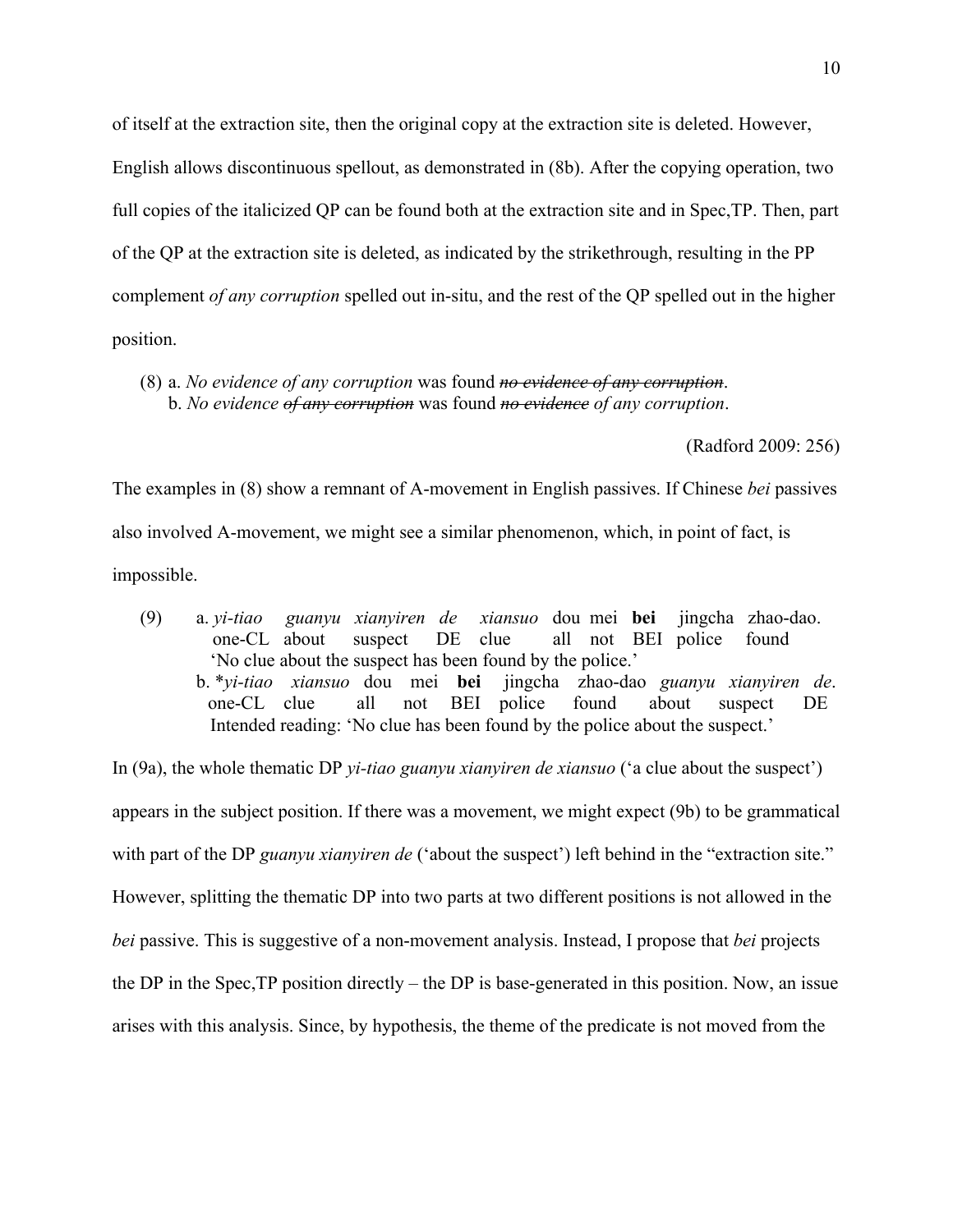object position, how do we get the theme reading on the surface subject of the passive? I will address this issue with a full analysis of the Chinese long passive in section 2.2.2.

**iii) Possessor topic constructions and the Theta Criterion:** "Discontinuous spell-out" is not entirely ruled out with *bei*. Under one instance when the subject is the external possessor of the theme, the theme can stay in situ as the direct object of the verbal predicate, which looks similar to a partial spell-out<sup>1</sup>. The possessor topic construction is not limited to *bei* passives. It is not a feature of the passive, but a more general phenomenon in Chinese (10). This construction is the passive Voice with *bei* is shown in (11).

| (10) | Wangmian si-le<br>fuqin.               |              |
|------|----------------------------------------|--------------|
|      | Wangmian die-LE father                 |              |
|      | 'Wangmian's father died.'              | (Qian, p.c.) |
| (11) | a. Zhangsan de qian bei Lisi tou-le.   |              |
|      | Zhangsan DE money BEI Lisi steal-LE    |              |
|      | 'Zhangsan's money was stolen by Lisi.' |              |
|      | b. Zhangsan bei Lisi tou-le<br>qian.   |              |
|      | Zhangsan BEI Lisi steal-LE money       |              |
|      | 'Zhangsan's money was stolen by Lisi.' |              |
|      | c. * <b>bei</b> Lisi tou-le<br>qian.   |              |
|      | BEI Lisi steal-LE money                |              |

In (11a), the whole DP *Zhangsan de qian* ('Zhangsan's money') is the theme of *steal* and in the subject position. In (11b), the theme, *qian* ('money'), remains in situ. Crucially, even though now *Zhangsan* occupies the subject position in the passive, it is not an argument of the lexical verb. It simply modifies *money* and does not fill an argument position. This partial copy in-situ phenomenon does not necessarily suggest movement. From example (11c) we can see that *bei* is necessarily argument introducing. That is, *bei* has an EPP feature that needs to be satisfied. As

 $<sup>1</sup>$  I thank Jiaqi Lin (p.c.) for bringing this to my attention.</sup>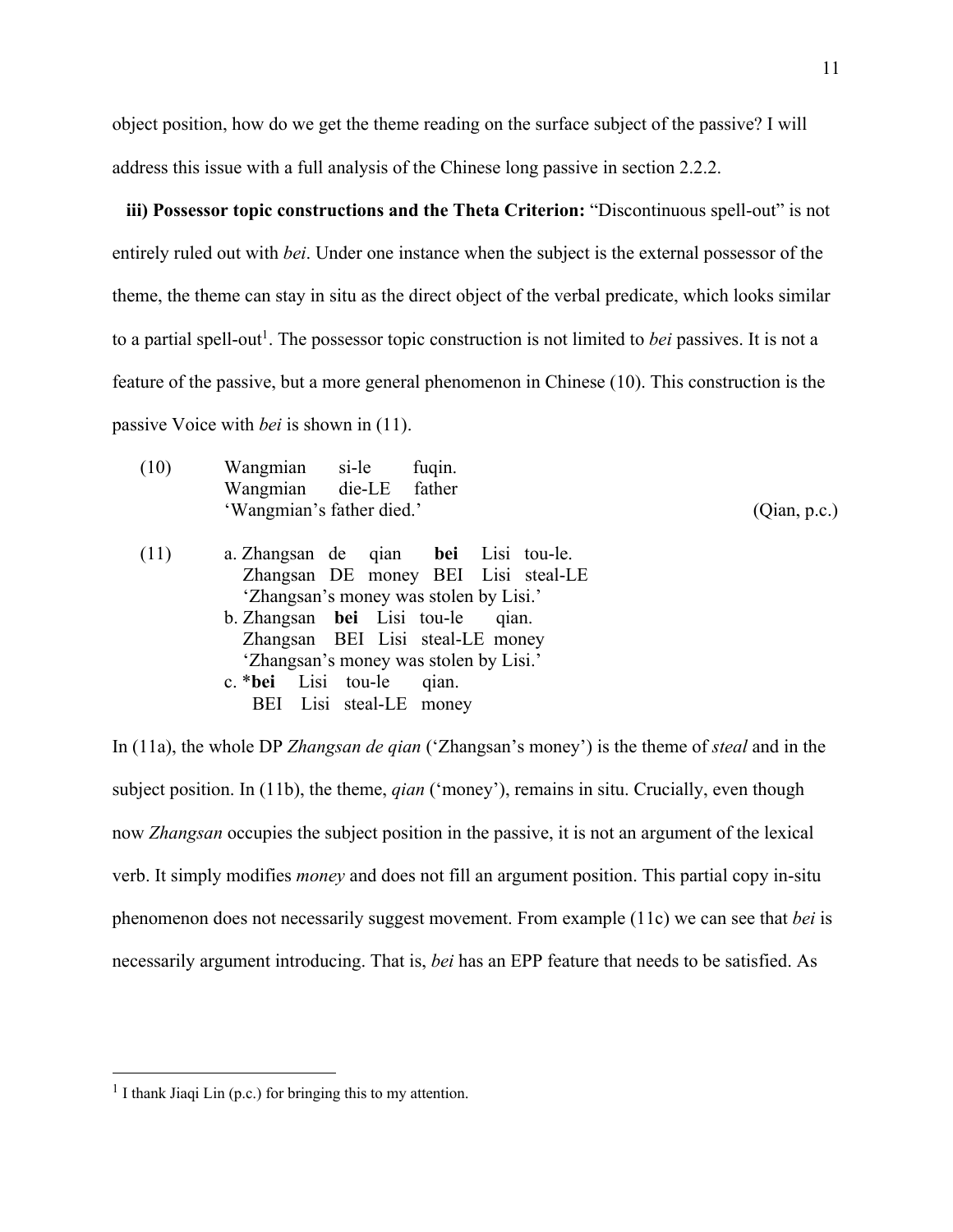the possessor of the entity undergoing the stealing event, *Zhangsan* is externally merged as the subject of *bei* to satisfy the EPP.

The examples in (11) provide another piece of evidence against A-movement. *Zhangsan* in (11a) does not have the same interpretation in (11b). In (11a), *Zhangsan* is simply the possessor of the stolen money and as mentioned above, the whole possessor DP is the theme. However, in (11b), even though pragmatically speakers understand it was *Zhangsan*'s money that was stolen, there is no direct possessor interpretation of *Zhangsan* in the "possessor topic" construction. This is reflected in the fact that the possessive morpheme *de* is not in the subject position with *Zhangsan*. Movements do not absorb morphemes. Without *de*, *Zhangsan* fails to act like a possessor syntactically. In this case, *Zhangsan* bears an experiencer theta role while *money* bears the theme theta role. Because the subjects in (11a) and (11b) bear two different theta roles, the discontinuous spell-out cannot be a result from A-movement, as A-movements do not alter theta roles. *Zhangsan* is externally merged in (11b), and thus is an argument of *bei*. The core feature of an argument is that it can be and must be assigned a theta role by its predicate. Therefore in (11b), *bei* assigns an experiencer theta role to *Zhangsan*. If the subjects in (11a-b) are both arguments of *bei,* I argue that *bei* assigns the experiencer theta role in the event that its subject is an animate argument. That is, the theta assigning property of *bei* is a function of animacy. Going back to the first example of the *bei*-passive in (2b), repeated here in (12), the subject *Zhangsan* appears to be interpreted as both the theme of the hitting event and as the experiencer argument of *bei*.

(12) Zhangsan **bei** Lisi da-le e. Zhangsan BEI Lisi hit-LE e 'Zhangsan was hit by Lisi.'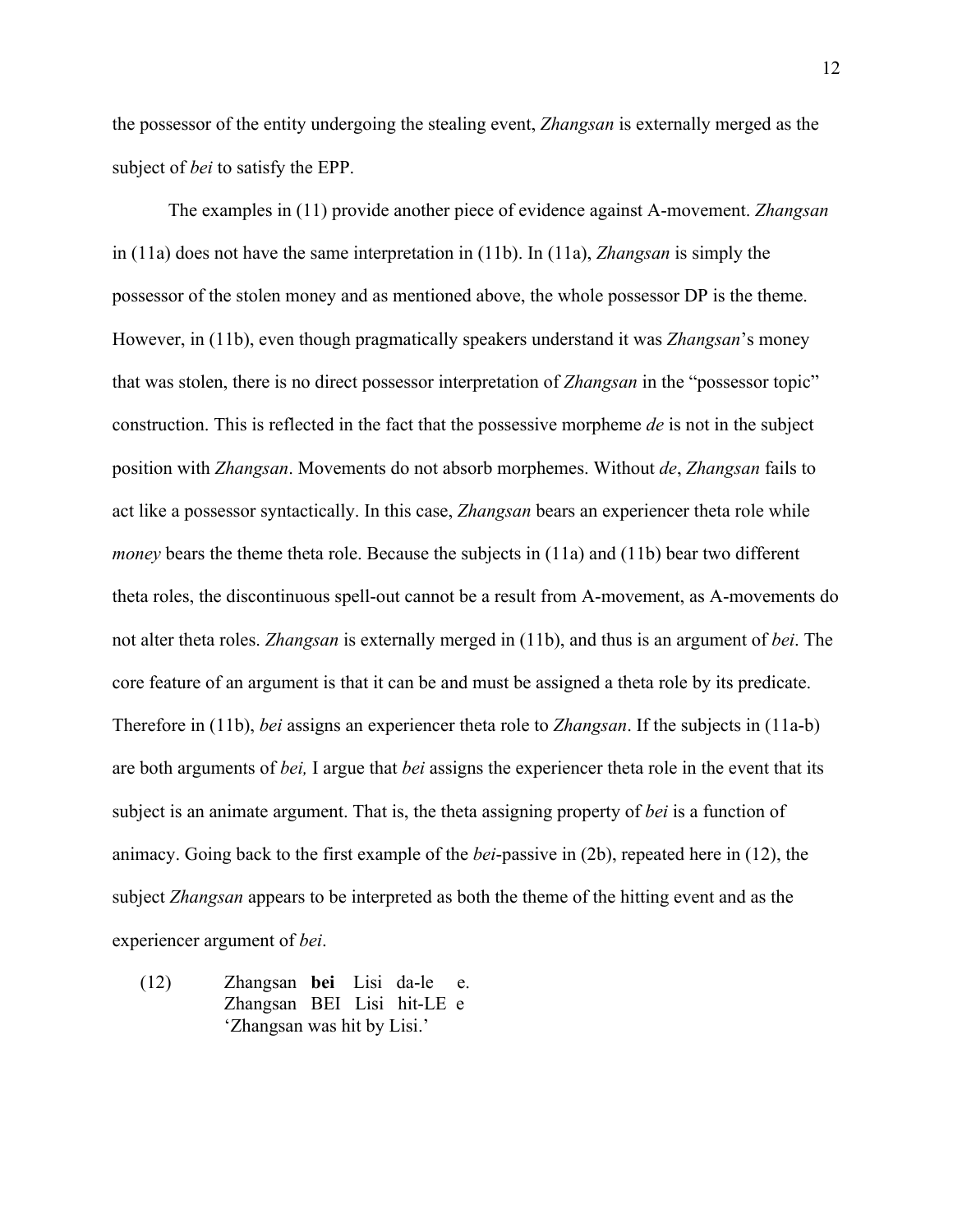Based on the Theta Criterion (Chomsky 1981), every argument bears one and only one theta role. The experiencer theta role of the animate subject proves that the empty element in the object position of the lexical verb and the subject *Zhangsan* are two discrete arguments, with the silent underlying complement as the theme and the subject as an experiencer, and crucially not the same argument related by movement. This will become clearer when I introduce the syntactic structure of long *bei* passives in 2.2.2.

**iv) No affix-driven argument rearrangement**: In an isolating language like Chinese, there is no affixation or any type of inflectional morphology. Therefore, there are also no affix-driven argument rearrangements like passives in English. I argue that all predicates in Chinese leave the lexicon with only minimal lexical information and no extra functional information. Since Chinese predicates are always in their most basic form with no affixation, adding particles like *bei* determines certain argument rearrangements, which strongly supports the constructionalist view of syntax, whereby overt, discrete elements in the syntax build structure. It follows that a more constructionalist approach towards Chinese would push back against the necessity of Amovement because the lexical verb does not carry all the information about argument deployment when leaving the lexicon. It is the syntax around the lexical verb, in this case, the independent *v*-head *bei*, that determines the arrangement of arguments. More specifically, the presence of *bei* is directly responsible for projecting the theme in the subject position and demoting the agent. No derivational relationship exists between the *bei* passive and any other constructions as there is no affixation to lexical verbs driving derivational movements.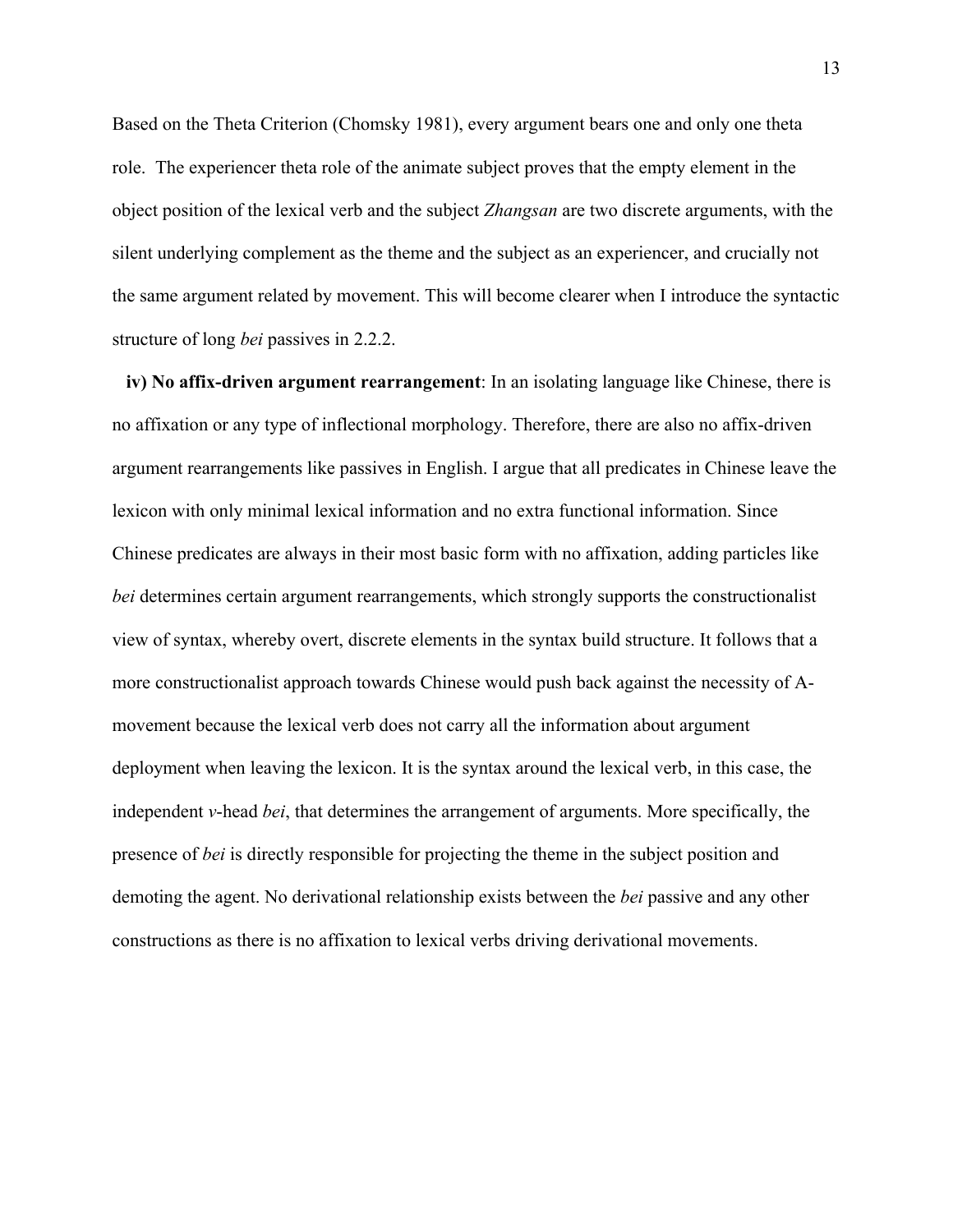Now I turn to a constructionalist analysis of the Chinese long *bei* passive. In 2.2.1, I provided evidence that *bei* passives in Chinese are not derivational, meaning there is no A-movement. Here I propose an analysis involving argument rearrangement determined directly by independent *v*-heads. The argument rearranging head *bei* plus a transitive or a bi-morphemic resultative compound lexical verb gives rise to the passive. In this arrangement, the underlying theme is projected directly in the Spec,*v*P position, while the (dethematized) agent appears in the lower Spec,VoiceP position dominating the lexical VP. However, as mentioned in the previous section, following this non-derivational passive hypothesis, if the external argument is base generated in the Spec,TP position, we need a way to relate the surface subject to the underlying theme of the lexical verb. This necessitates A'-movement, along the lines of *tough*-movement, where a null operator (or NOP) in Spec, CP controls the interpretation of V's complement (Sportiche et al. 2014: 413). See (13) for an example and (14) for the corresponding tree.

(13) Bill<sub>i</sub> is tough  $\lceil \frac{CP}{CP} \rceil$ <sub>TP</sub> PRO to work with  $t_i$ .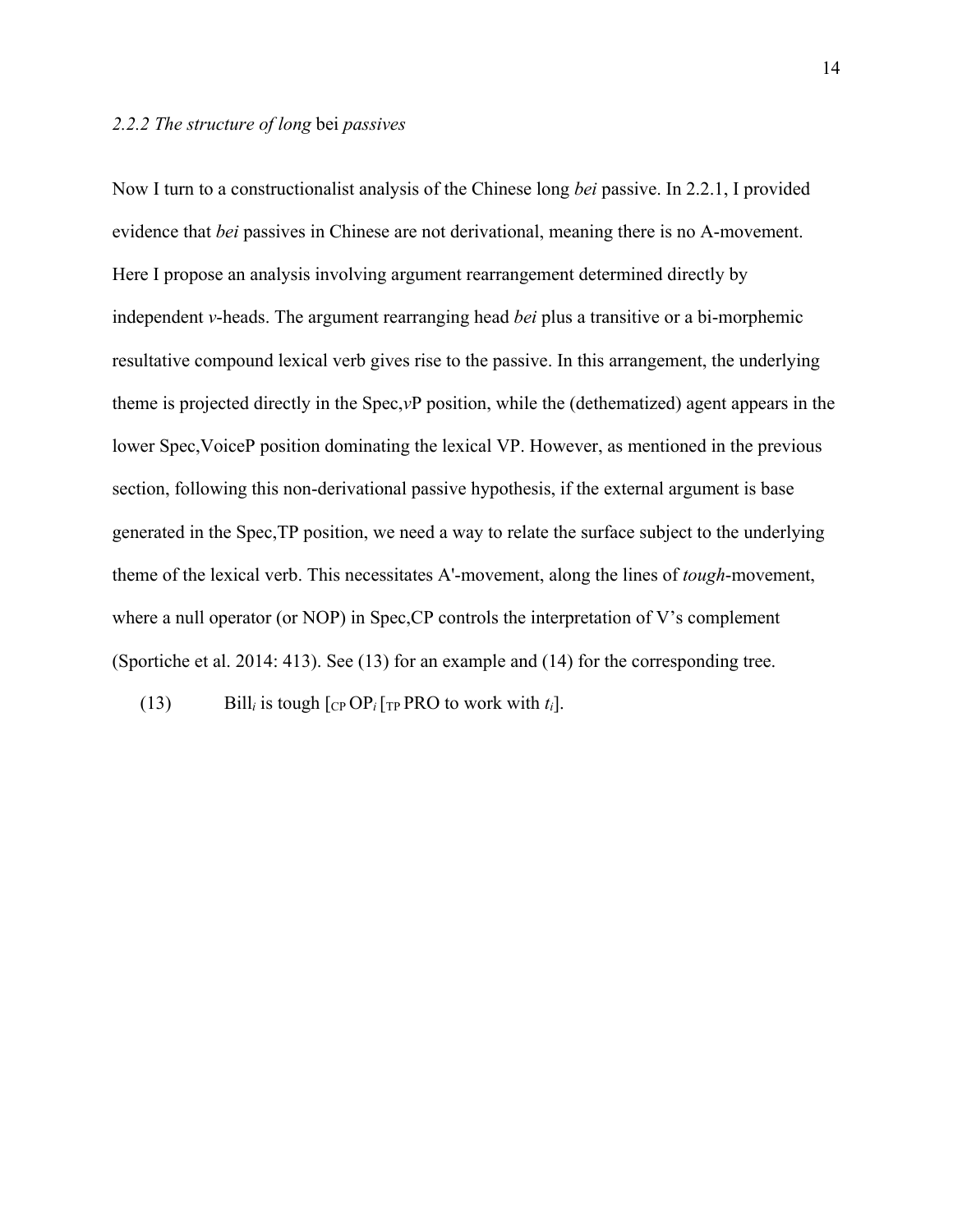(14)



(adapted from Sportiche et al. 2014: 414)

In the *tough*-construction, there is an A'-movement of the null object to the Spec,CP position. And the relation between the NOP and the surface subject is one of predication or control (Huang 1999). In the Chinese long passives (2b), the issue with *Zhangsan* appearing in subject position while simultaneously being interpreted as the theme on the non-A-movement approach is resolved with A'-movement. In fact, the *tough*-construction is the only way the experiencer subject in the long passive can get coreference with the underlying theme without A-movement. Similar to the structure above in (13-14), a NOP occupies Spec,CP, binding the complement of *da-le*, as indicated by the coindexation of the NOP and the trace in (15-16). Note that the complement of V is thus closed off, thereby making (17) ungrammatical.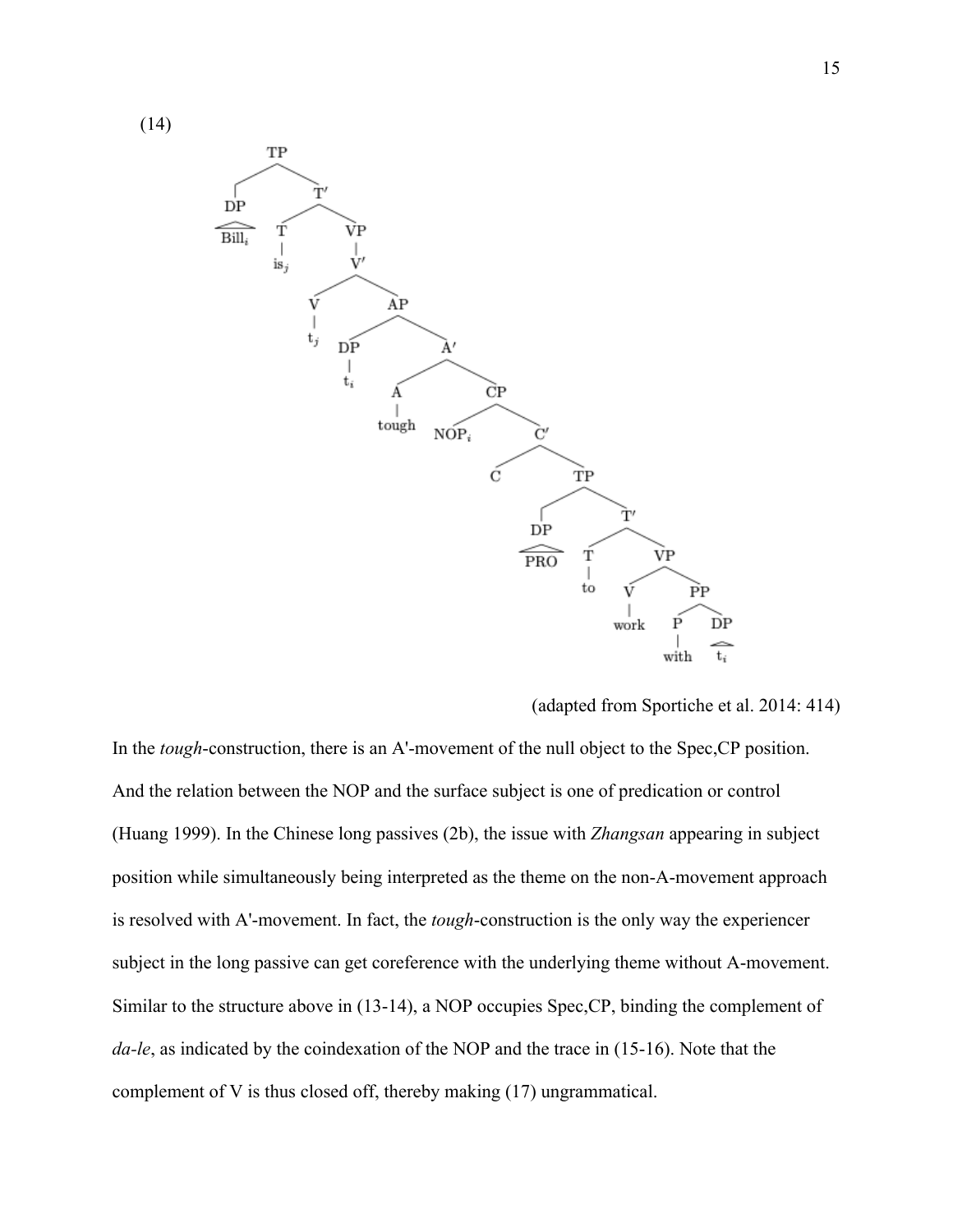(15) Zhangsan<sub>i</sub> bei  $\lceil \frac{C_P}{P_i} \rceil$ <sub>TP</sub> Lisi da-le  $t_i \rceil$ ]





## (17) \*Zhangsan **bei** Lisi da-le ta. Zhangsan BEI Lisi hit-LE him Intended reading: 'Zhangsan was hit by Lisi.' (adapted from Huang 2009)

The subject is base generated as the specifier of the *v-*head *bei*. The coindexation of *Zhangsan*, the NOP, and the trace in the complement position of the lexical verb in this structure demonstrates how the surface subject gets the theme reading in the long passive. The dethematized agent *Lisi* originates in the subject position of the embedded *v*P. Here, the Voice head *bei* projects an experiencer subject in its specifier position and selects a CP as its internal argument. This is *bei*'s lexical specification. The CP contains the NOP, which is conindexed with the underlying theme, yielding coreference. My analysis is consistent with Folli, Harley, and Karimi (2005), who observe that in some languages, the light verb (in certain Voices) is the only verb in the clause. The structure in (16) also reflects Huang's analysis (1999) that the Chinese long passive involves an embedded CP. While my analysis is motivated by attempting a non-DP-movement in the Chinese passive, I arrive at a similar structure as Huang's. For further empirical motivation, see Huang 1999. The non-derivational analysis of Chinese *bei* passives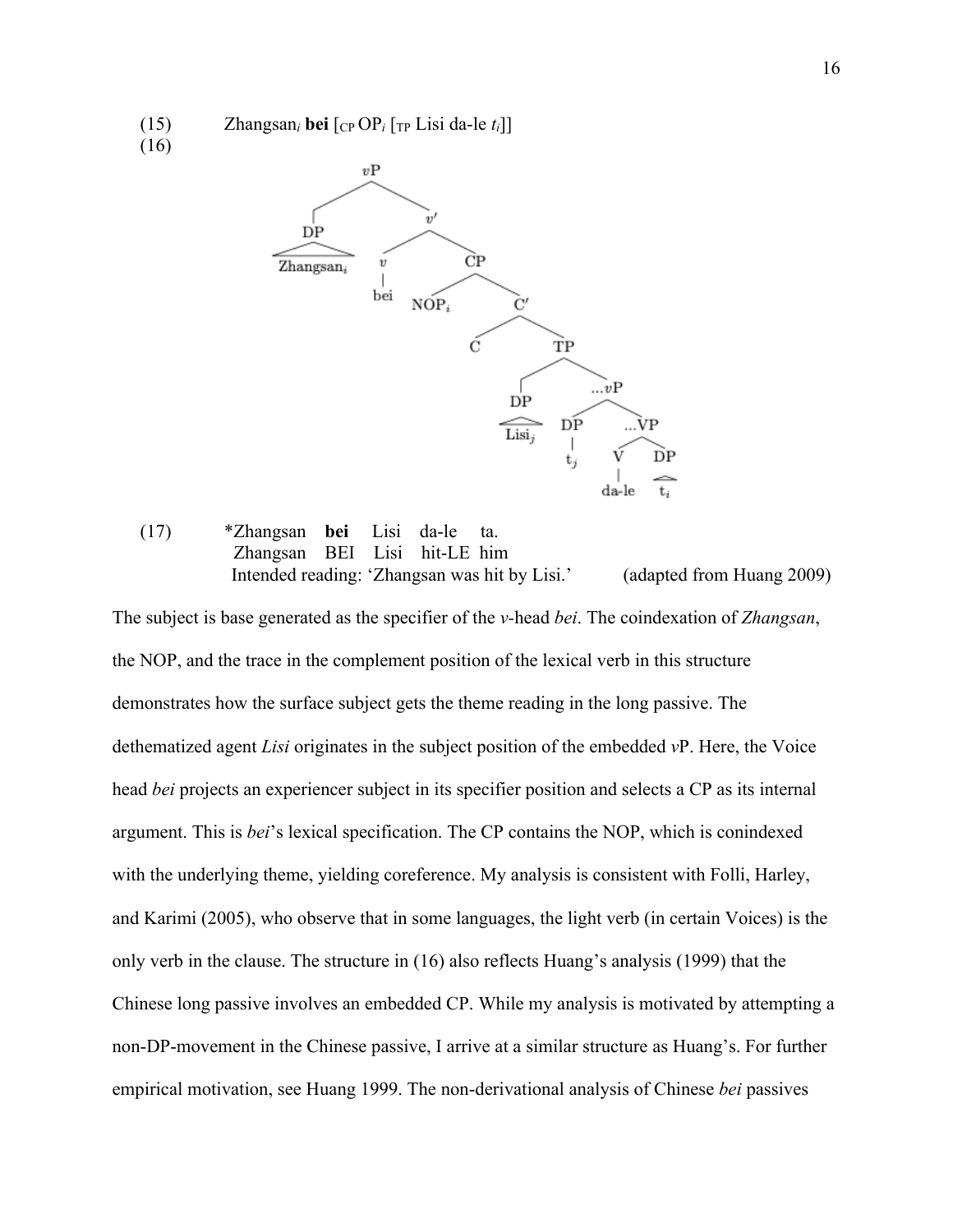requires an A'-movement (to get the semantics right) and thus two TPs. This bi-clausal structure explains why adding an adverb like *guji* 'intentionally' to the passive in two different positions (one in the higher clause, one in the lower one) results in two different readings (18).

(18) a. Zhangsan *guji* **bei** Lisi da-le. Zhangsan deliberately BEI Lisi hit-LE 'Zhangsan was hit by Lisi, and he wanted to be hit by Lisi.' b. Zhangsan **bei** Lisi *guji* da-le. Zhangsan BEI Lisi deliberately hit-LE 'Zhangsan was hit by Lisi deliberately.'

*Bei* as a Voice head has its own argument structure. It is a two-place predicate that takes a DP in its specifier position and a CP as a complement. It also assigns its own theta role as shown above. The subject *Zhangsan* in (17) is interpreted simultaneously as the understood theme of the lexical verb *da* 'hit' and as the experiencer of *bei*. According to the Theta Criterion, the pronounced subject and the null underlying theme must then be two separate arguments, and not one argument related by A-movement. This was also clearly shown in example (11) with the "possessor topic" construction.

Chinese is not the only language to have non-derivational passives. Folli, Harley, and Karimi argue that Persian passives<sup>2</sup> likewise are not built on top of an agentive structure  $(2005)$ . Instead, passives and agentive structures are in an equipollent relationship. Some Western Austronesian languages with Philippine-type or Indonesian-type Voice systems also exhibit similar behaviors. In constructions with distinct Voice prefixes, neither construction is the "basic" construction from which the other is derived (Chen & McDonell 2019).

The structure of the Chinese long *bei* passive in (16) challenges Bruening's second identifying feature of passives as having the external argument realized as an adjunct. The agent

 $2$  Folli, Harley, and Karimi argue that Persian is a bundling language (in the sense of Pylkkänen 2008), where the functions of  $v^0$  and Voice<sup>0</sup> are subsumed under one head. Thus, with no separate Voice<sup>0</sup>, Persian lacks true passives, instead implementing passive-like meanings through argument rearrangements that require distinct light verbs.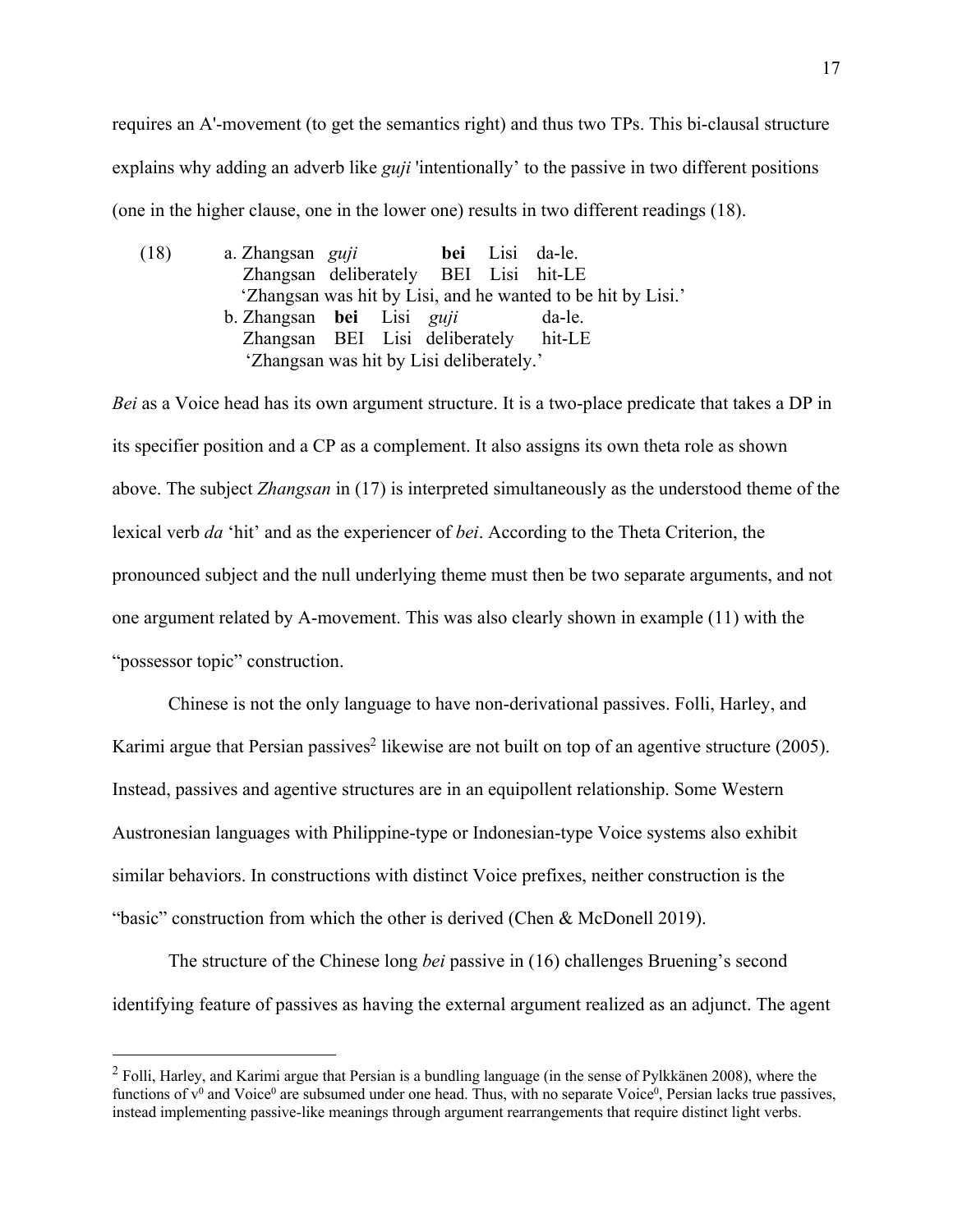*Lisi* in (16) is not in a traditional adjunct position. It originates as the Spec,*v*P and moves to the Spec,TP as any other external argument. However, because it fails to be projected as the subject of the highest Voice head in the biclausal construction, *Lisi* is a dethematized agent. Long *bei*  passives satisfy the function of all passives: agent defocusing (Sanso 2006). Even though the external argument here is not realized as an adjunct, it still fits the definition of passives in (1) because it is not an argument of Voice. The difference between the realization of the external argument in a long *bei* passive and one in a traditional *by*-phrase is that the dethematized external argument in the former is still syntactically active, which challenges Bruening's identifying features of passives where the external argument is either existentially bound or realized in an adjunctive *by*-phrase. This can be shown in the following example where the agent in the Chinese long passive can still bind anaphors.

(19) Zhangsani **bei** Lisij jieshao gei-LE zijii/j de lingdao. Zhangsan BEI Lisi introduce to-LE self DE boss 'Zhangsan<sub>i</sub> was introduced by Lisi<sub>i</sub> to his own<sub>i/j</sub> boss.' (Li 2016)

As observed first by Y.-H. Huang (1984), bare reflexive *ziji* in Chinese shows a possibility of long-distance binding only if the long-distance antecedent agrees with all local and intermediate potential antecedents in "phi-features." Because *ziji* in (19) can corefer to both *Zhangsan* and *Lisi* in person, number, and gender, both DPs are syntactically active antecedents available for binding the reflexive pronoun.

The fact that in the Chinese standard long passive, the external argument is realized not as an adjunct with a *by*-phrase, while the whole construction remains a passive, broadens the definition of canonical passives.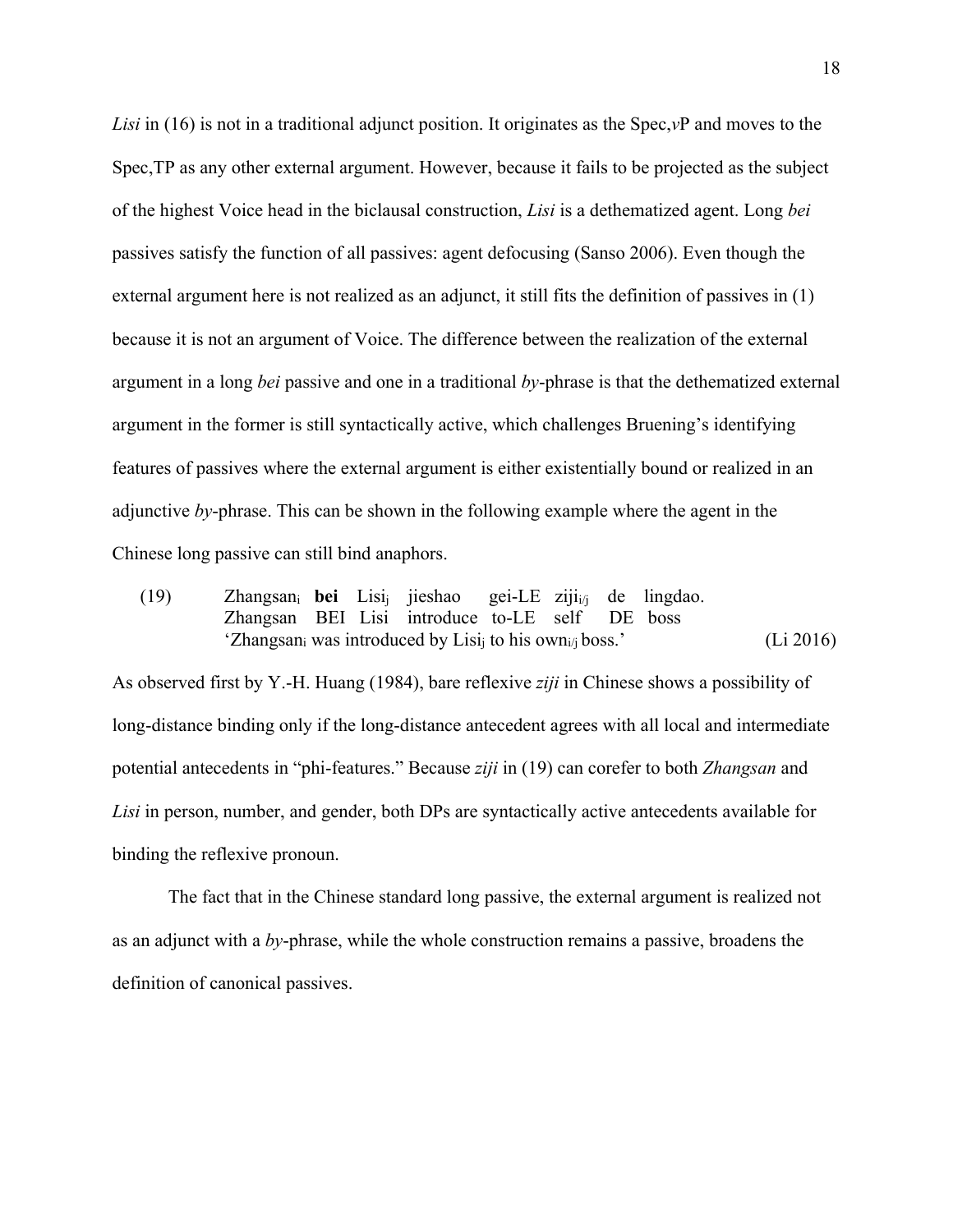The structure of the short passive in Chinese is different from that of the long passive. As we have seen in (16), since the external argument is not introduced by an adjunctive *by*-phrase, the short *bei* passive cannot simply be the long form without an adjunct. Following Huang (1999), in the Chinese short passive, *bei* selects a VP instead of a CP. The effect can be seen in (20) and (21).

(20) a. Zhangsan **bei** Lisi wuqing de kaichu-le. Zhangsan BEI Lisi ruthless DE fire-LE 'Zhangsan was fired by Lisi ruthlessly.' b. Zhangsan **bei** Lisi zai zaoshang kaichu-le. Zhangsan BEI Lisi in morning fire-LE 'Zhangsan was fired by Lisi in the morning.' (21) a. Zhangsan **bei** wuqing de kaichu-le. Zhangsan BEI ruthless DE fire-LE 'Zhangsan was ruthlessly fired.' b. \*Zhangsan **bei** zai zaoshang kaichu-le. Zhangsan BEI in morning fire-LE 'Zhangsan was fired in the morning.' (adapted from Huang 1999)

In the long passive  $(20)$ , the AP or PP adjunct has two sites of attachment – either the entire lower clause or the lexical VP. In the short passive (21), however, only the adjunct that modifies the VP alone is grammatical. Huang argues that this is because *bei* takes a VP complement in the short passive and does not have a place to host a sentential modifier (in the morning), whereas in the long passive, *bei* takes a CP complement, thus allowing both a VP adjunct and a sentential adjunct. See Huang (1999) for further empirical motivation. The syntactic structure of the Chinese short passive is posited as the following:

(22)

| Zhangsan <sub>i</sub> | bei | [ $v$ PRO <sub>i</sub> [ $v'$ da-le | t <sub>i</sub> ]] |
|-----------------------|-----|-------------------------------------|-------------------|
| Control               |     | A-movement                          |                   |

(Huang 1999)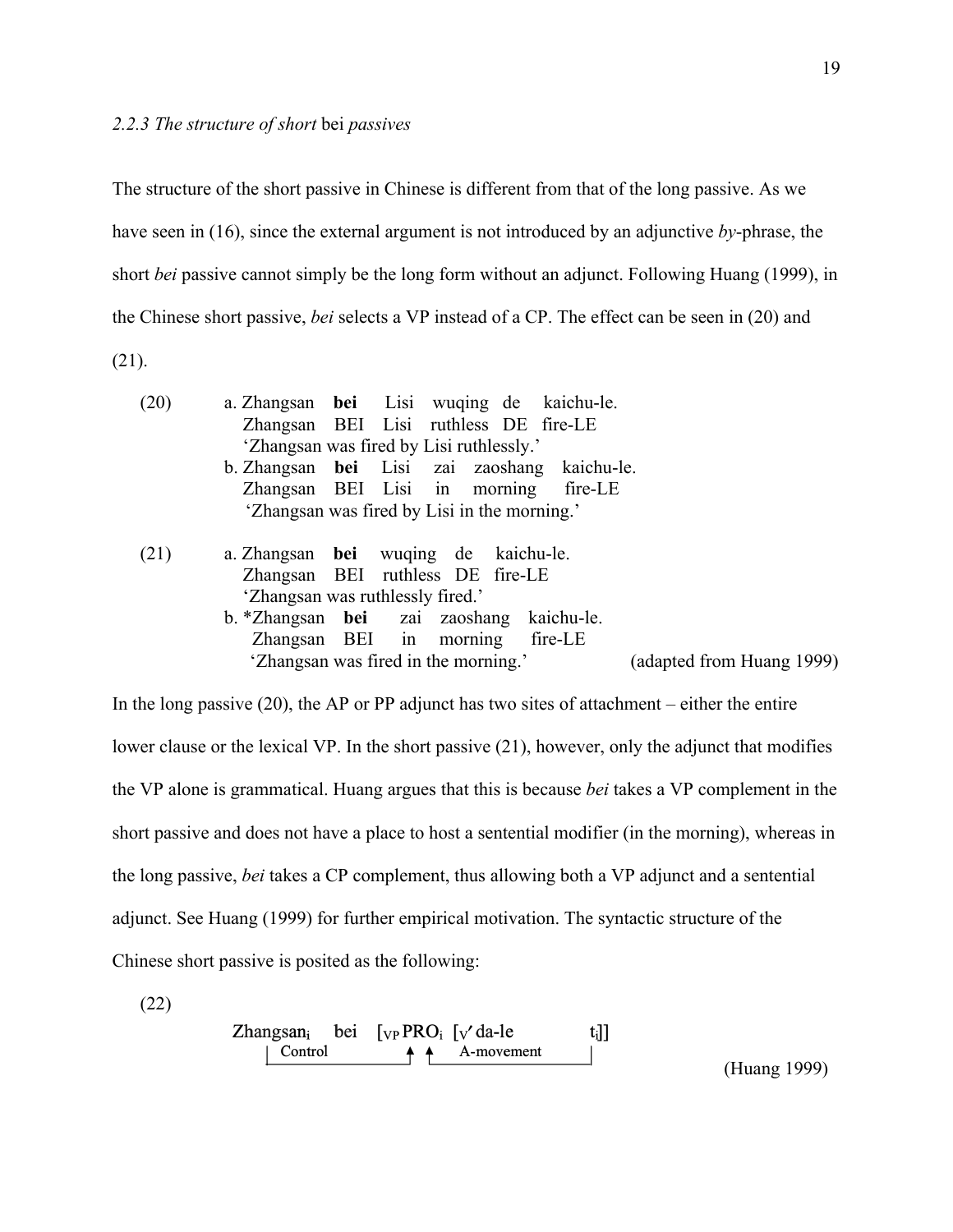According to Huang (1999), the *bei* in the short passive is different from the one in the long passive. In the short passive, the PRO object of the verb undergoes A-movement to the specifier of VP and is controlled by the surface subject. As in the case of the long passive, the subject *Zhangsan* is still base generated in Spec,VoiceP and assigned an experiencer theta role by *bei*.

The discussion of the short *bei* passive is relevant here only in relation to the "long passive constraint" of the *gei* construction mentioned in (7). An interesting question to ask is why the structure of the short *bei* passive cannot occur with *gei*. I will discuss the distribution and argument structure of *gei* in detail in the following chapter.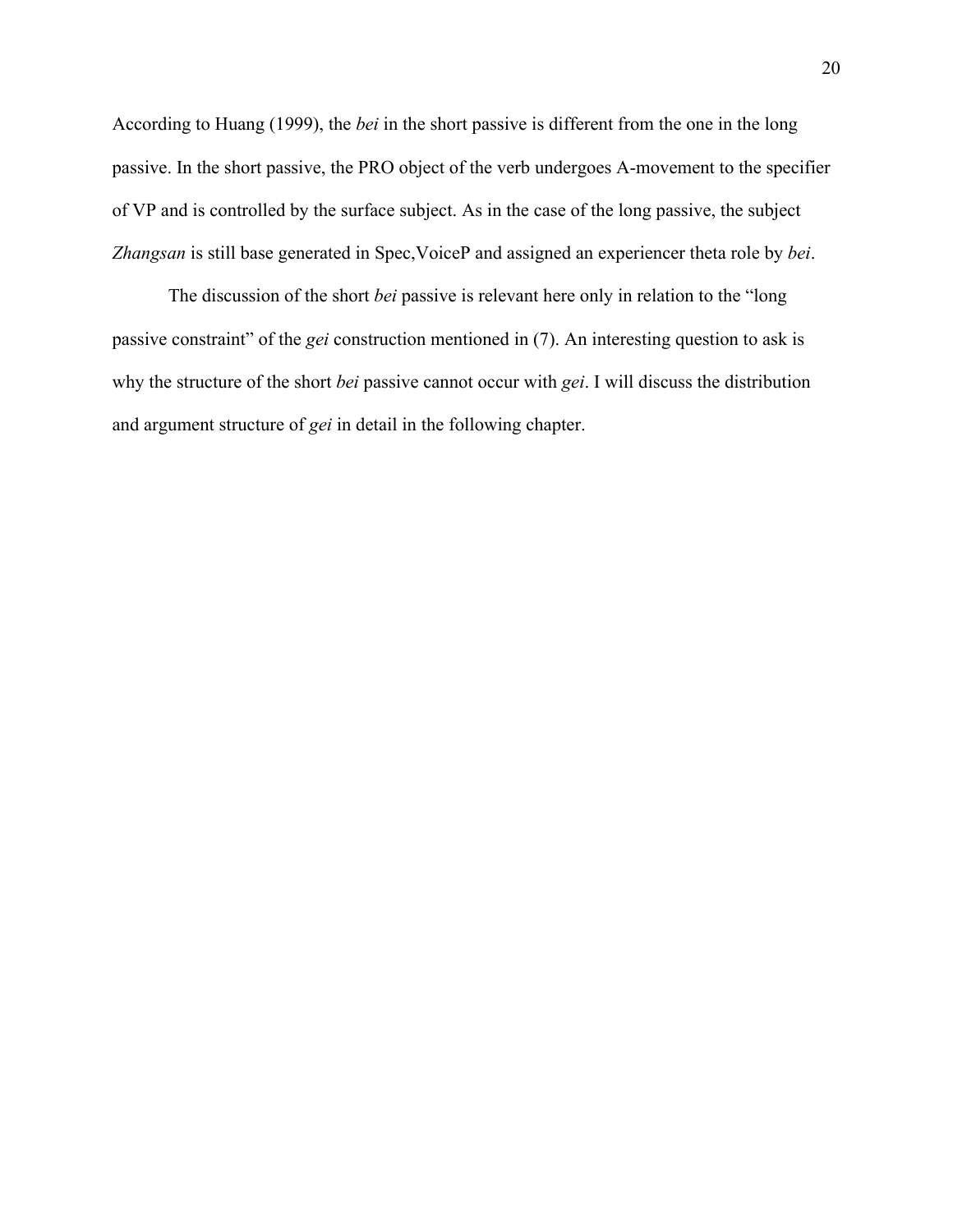## **3 The** *gei* **constructions**

## **3.1** *gei***'s status**

## *3.1.1 The passive-like construction*

*Gei* has a range of different uses, both as the ditransitive lexical verb 'give' and as a functional verb. In this thesis, I focus on the usage of *gei* in a passive-like structure, provided in (6-7) and repeated in (23).

| (23) | a. #Zhangsan <b>gei</b> Lisi da-le.                 |
|------|-----------------------------------------------------|
|      | Zhangsan GEI Lisi hit-LE                            |
|      | 'Zhangsan was hit by Lisi.' OR 'Zhangsan hit Lisi.' |
|      | b. *Zhangsan <b>gei</b> da-le.                      |
|      | Zhangsan GEI hit-LE                                 |
|      | 'Zhangsan got hit.'                                 |

The ambiguity in (23a) suggests two different sets of functions of *gei* in the sentence. It is possible that the reading where *Zhangsan* is the agent comes from *gei*'s ditransitive properties (Lin & Huang 2015). In this section, I focus on the light verb reading of *gei*. The passive reading of (23a) makes the construction almost identical to the canonical long passive, with the subject *Zhangsan* interpreted as the theme and *Lisi* as the agent. However, the long passive constraint of *gei*, indicated in (23b), casts doubt on *gei*'s status as a passive marker. Based on Schäfer's (2017) typology of Voice, the external argument in passives is existentially bound, as in the case of the short *bei* passive. The obligatory appearance of the external argument, *Lisi*, with *gei* means that it is not existentially bound in (23b), and its realization is syntactically required by *gei*. While languages like Amharic, Latvian, and Turkish among many others do not have long passives (Kulikov 2011), it is extremely rare that a passive marker allows only long passives. Thus, typologically, there is reason to question *gei*'s status as a passive marker. No current theories of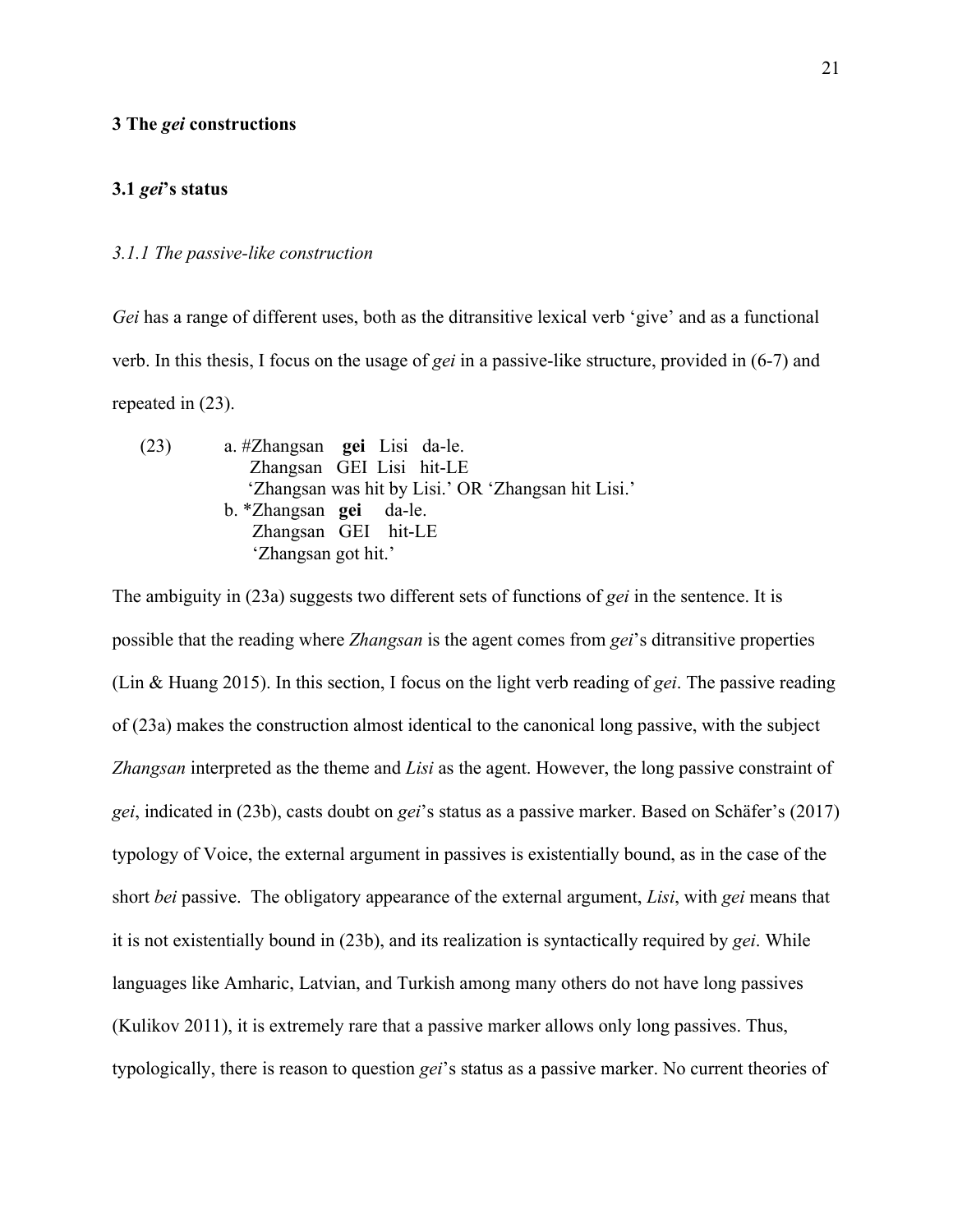the passive that I am aware of can predict such a phenomenon – namely, a long passive constraint.

The definition of passive I adopt in (1) explicitly states that, in passives, the external argument is prevented from being an argument of Voice. However, the external argument variable in (23a) is not bound but saturated, making *Lisi* an argument of the lower Voice. This directly contradicts the definition of passives. The following difference in grammaticality with *bei* and *gei* further questions *gei*'s status as a passive marker.

(24) a. \*Huaping ziji **bei** sui-le. vase by itself BEI break-LE \*'The vase was broken by itself.' b. ??Huaping ziji **gei** sui-le. vase by itself GEI break-LE [Intended:\*'The vase was broken by itself.']

As shown in 2.1.2, *bei* is incompatible with *ziji* 'by itself' because of the presence of the implicit argument. This is a prototypical feature of canonical passives. If *gei* were also a passive morpheme like *bei*, we should expect a similar grammaticality judgment in (24b). In other words, *gei* with *ziji* should be more unacceptable than it is. Thus, the long passive-like *gei* construction in (23a) is not a true passive. It follows that *gei* is not a passive Voice head.

## *3.1.2 A non-passive, non-active Voice head*

An anticausative verb lacks an external argument (including agents, animate causers, and inanimate external causers.) It is a one-place predicate whose sole argument is the theme. Some examples of English anticausative verbs are given below in (25).

(25) a. The boat **sank**. b. The snow **melted**. c. The water **boiled**.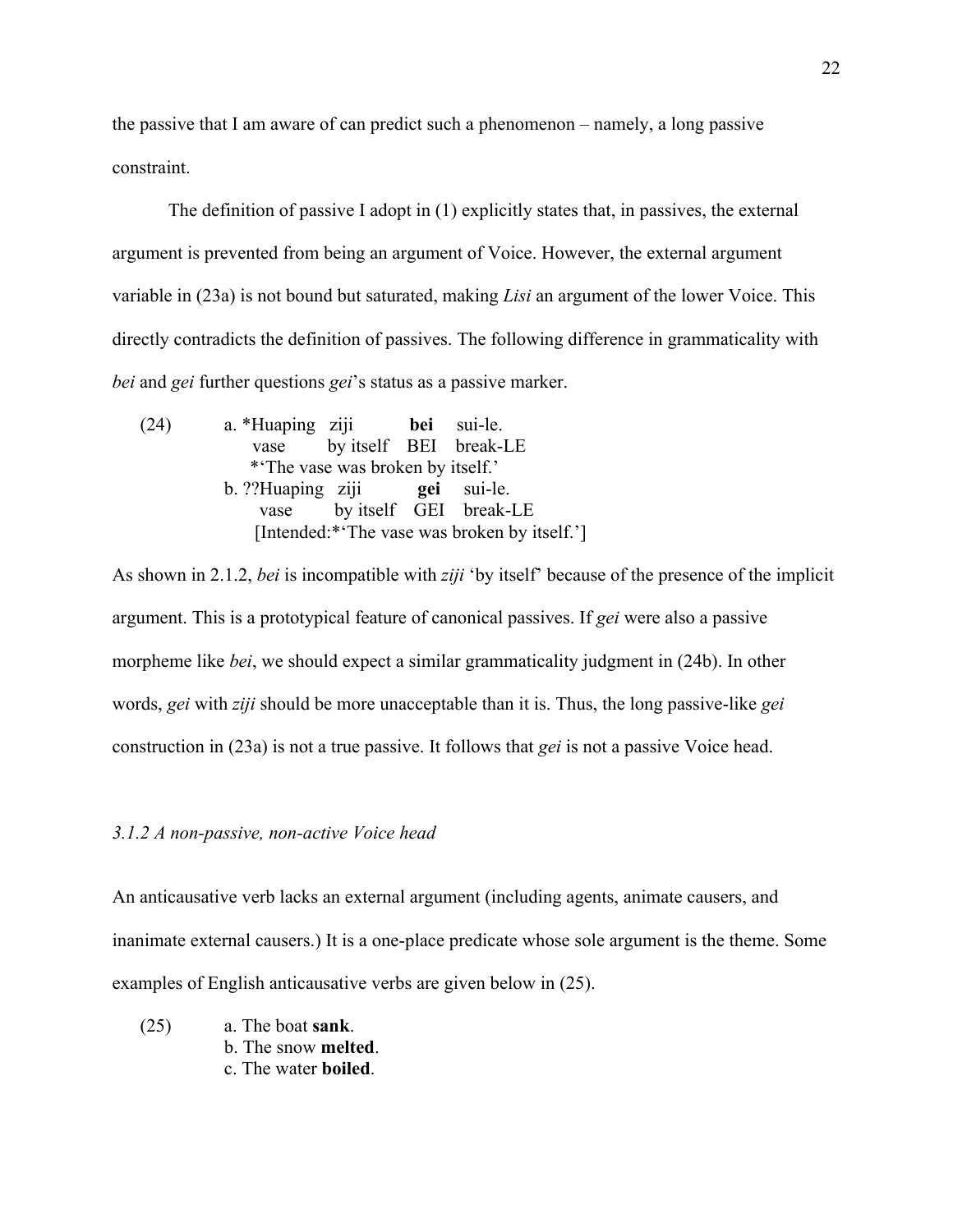Because of the lack of an implicit external argument, anticausatives are compatible with *by itself* modification, unlike passives, as shown in (3). Anticausatives do not assert the existence of an agent or any kind of causer. In contrast, in short passives without a *by*-phrase, as in (26), while the external argument is not present syntactically, passives assert its existence; that is, the external argument is existentially bound.

(26) a. The boat was sunk (by the enemy). b. The snow was melted (by the heat). c. The water was boiled (by the chef).

Another difference between *bei* and *gei* is their compatibility with anticausatives. Take the simple anticausative verb *chen* 'sink' as an example:

| a. chuan chen-le.      |                          |
|------------------------|--------------------------|
| boat sink-LE           |                          |
| 'The boat sank.'       |                          |
|                        | b. chuan bei ji-chen-le. |
|                        | boat BEI attack-sink-LE  |
| 'The boat was sunk.'   |                          |
| **The boat sank.'      |                          |
| c. *chuan bei chen-le. |                          |
|                        | boat BEI sink-LE         |
| d. ?chuan gei chen-le. |                          |
|                        | boat GEI sink-LE         |
|                        | *'The boat was sunk.'    |
| ?'The boat sank.'      |                          |

(27a) is a plain anticausative with the subject as the theme of *chen* 'sink.' (27b) shows a short passive with *bei* of the same verb where the external argument is existentially bound. Crucially, the second gloss implies that an anticausative reading is impossible with the *bei* short passive, as it asserts that someone or something had attacked the ship and caused it to sink. The Chinese bimorphemic verbs discussed in 2.1 also give evidence that the event is caused. Removing the transitive morpheme *ji* indicating the presence of an external argument in (27c) makes the verb incompatible with *bei*. Thus, *bei* can never get an anticausative reading. *Gei*, however, allows the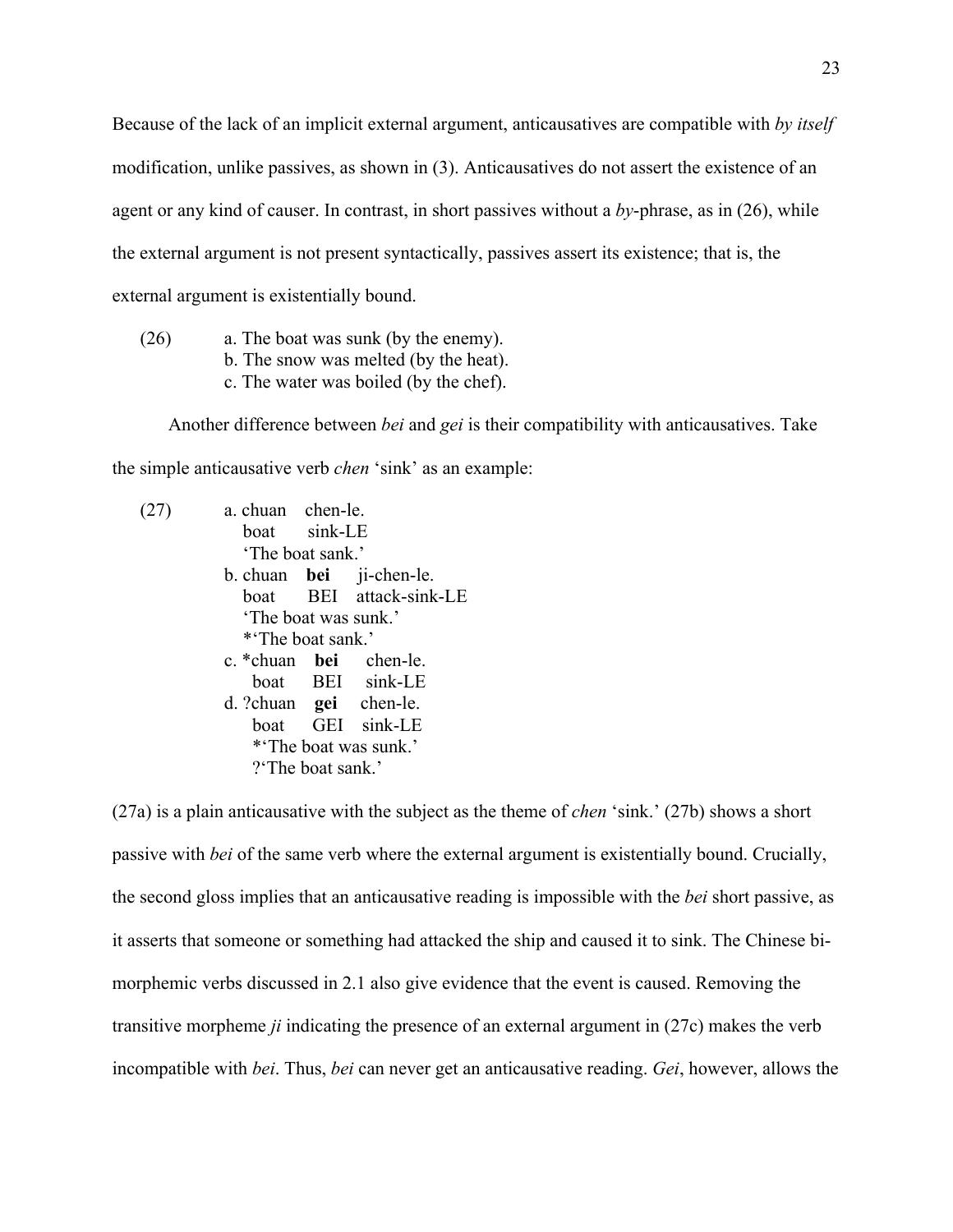anticausative reading. As shown in (23b), *gei* is ungrammatical with a transitive verb like *da* 'hit' without syntactically realizing the external argument (the long passive constraint). Since in (27b) the short passive with *bei* is much more acceptable than with *gei* (23b), they must be two different constructions. Because the verb in (27d) is anticausative, and *gei* fails to indicate a passive reading, I argue that *gei* is compatible with anticausatives, unlike *bei*. The fact that the *bei* short passive requires the transitive morpheme *ji* while *gei* does not, and that *gei* with just the resultative morpheme *chen* is more acceptable than *bei,* also supports the argument that *gei* is not a true passive marker. To further illustrate the point that *gei* is allowed in other non-active constructions, I give an example of a pure unaccusative verb. A pure unaccusative verb is a special kind of anticausative verb. It cannot be transitivized or passivized like other anticausative verbs because it lacks immediate external causation. Such verbs in English include *die*, *fall*, and *bloom.* As expected, *bei* is not allowed with any unaccusative verbs.

| (28) | a. Zhangsan si-le.      |        |
|------|-------------------------|--------|
|      | Zhangsan die-LE         |        |
|      | 'Zhangsan died.'        |        |
|      | b.*Zhangsan bei         | si-le. |
|      | Zhangsan BEI die-LE     |        |
|      | c. ?Zhangsan <b>gei</b> | si-le. |
|      | Zhangsan GEI die-LE     |        |
|      | 'Zhangsan died.'        |        |
|      |                         |        |

Similarly, though not perfect, *gei* with *si* 'die' is more acceptable than *bei*.

So far, the data show that *gei* as a function verb can work in long-passive-like constructions, pure unaccusatives, and other anticausatives. *Gei*'s function can be what all these constructions have in common. Canonical passives reduce the valency of verbs by one. In contrast, in all three cases where *gei* is allowed, *gei* does not act on the valency of the verb. That is, *bei* is valency reducing while *gei* is valency neutral. These constructions are all non-active. Non-active Voice refers to constructions in which the Voice head does not project an external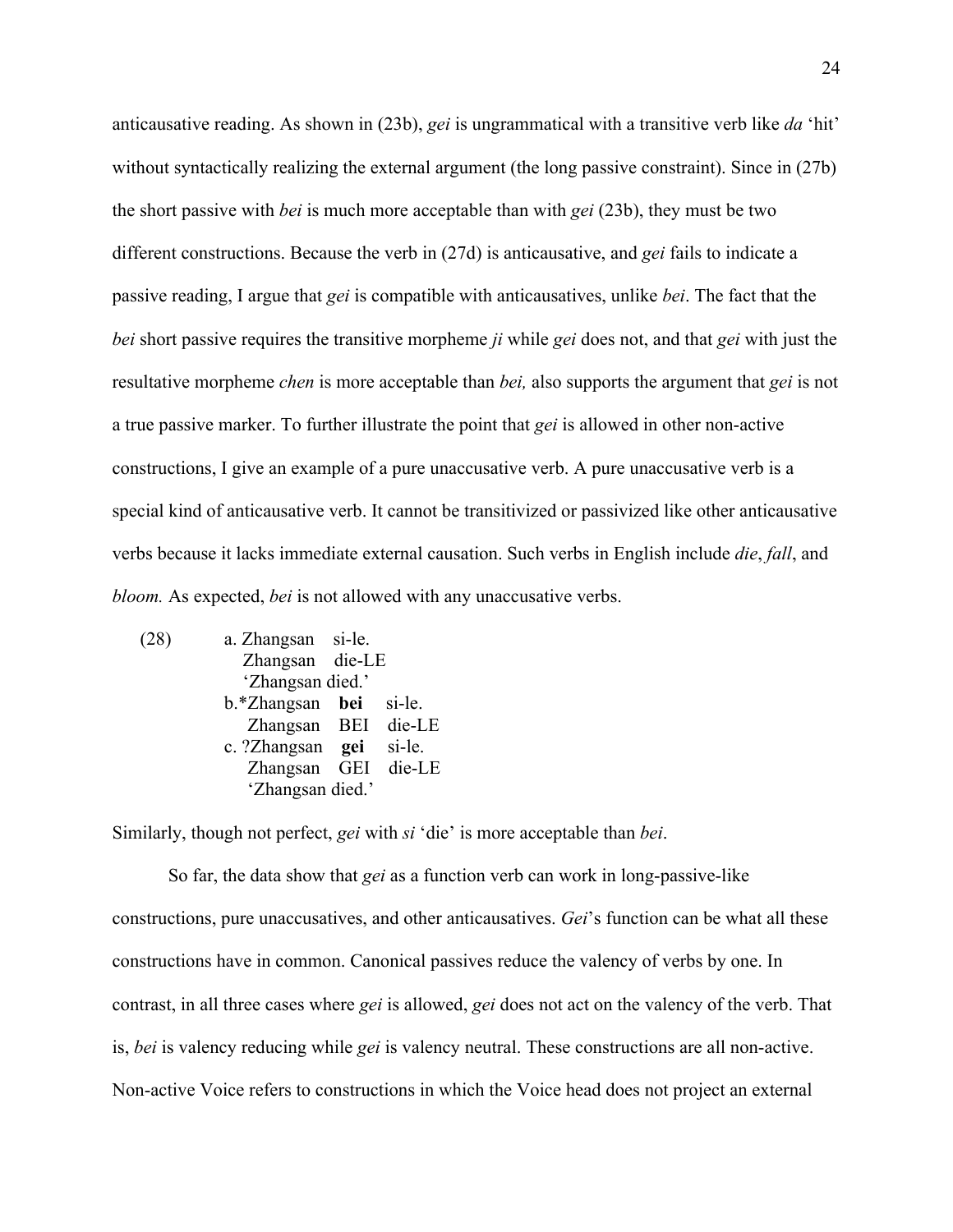argument (Kratzer 1996). In both the pure unaccusative and the anticausative with *gei*, the external argument is not only not projected syntactically, but also not existentially bound. In *gei*'s long-passive-like construction, whose structure is discussed in 3.3, the external argument is also dethematized, meaning not an argument of Voice. Thus, I propose that *gei* is a valencyneutral, non-passive, non-active Voice head.

### **3.2 The "long-passive constraint" and transitivity**

## *3.2.1 Sensitivity of* gei *to transitivity*

*Gei* in the long-passive-like construction is not compatible with all two-place predicates. The sentence in (29), for example, is only compatible with *bei* and not with *gei*.

| (29) |  |                                   |  | *ta de cuowu <b>gei</b> women yuanliang-le. |                   |
|------|--|-----------------------------------|--|---------------------------------------------|-------------------|
|      |  | he DE mistake GEI us              |  | forgive-LE                                  |                   |
|      |  | 'His mistake was forgiven by us.' |  |                                             | Sanui & Xu (1990) |

Recall from (23) that *gei* is ungrammatical in a short-passive-like construction. In (29), the external argument *women* 'us' is syntactically realized, yet the sentence is still ungrammatical. This reduction in grammaticality when we change the verbal predicate from *da* 'hit' to *yuanliang* 'forgive' is due to *gei*'s sensitivity to the transitivity of the lexical verb. Hopper & Thompson (1980) describe the level of transitivity of verbs as the degree of the effectiveness or intensity with which the action is transferred from one participant to another. They use a range of parameters to measure transitivity, three of which are relevant to my discussion of *gei*.

**i) Agency:** As Hopper & Thompson indicate, it is uncontroversial that participants high in Agency can affect a transfer of an action in a way that those low in Agency cannot. Assuming that *gei* is only compatible with verbs of a higher degree transitivity (29), we can predict that *gei*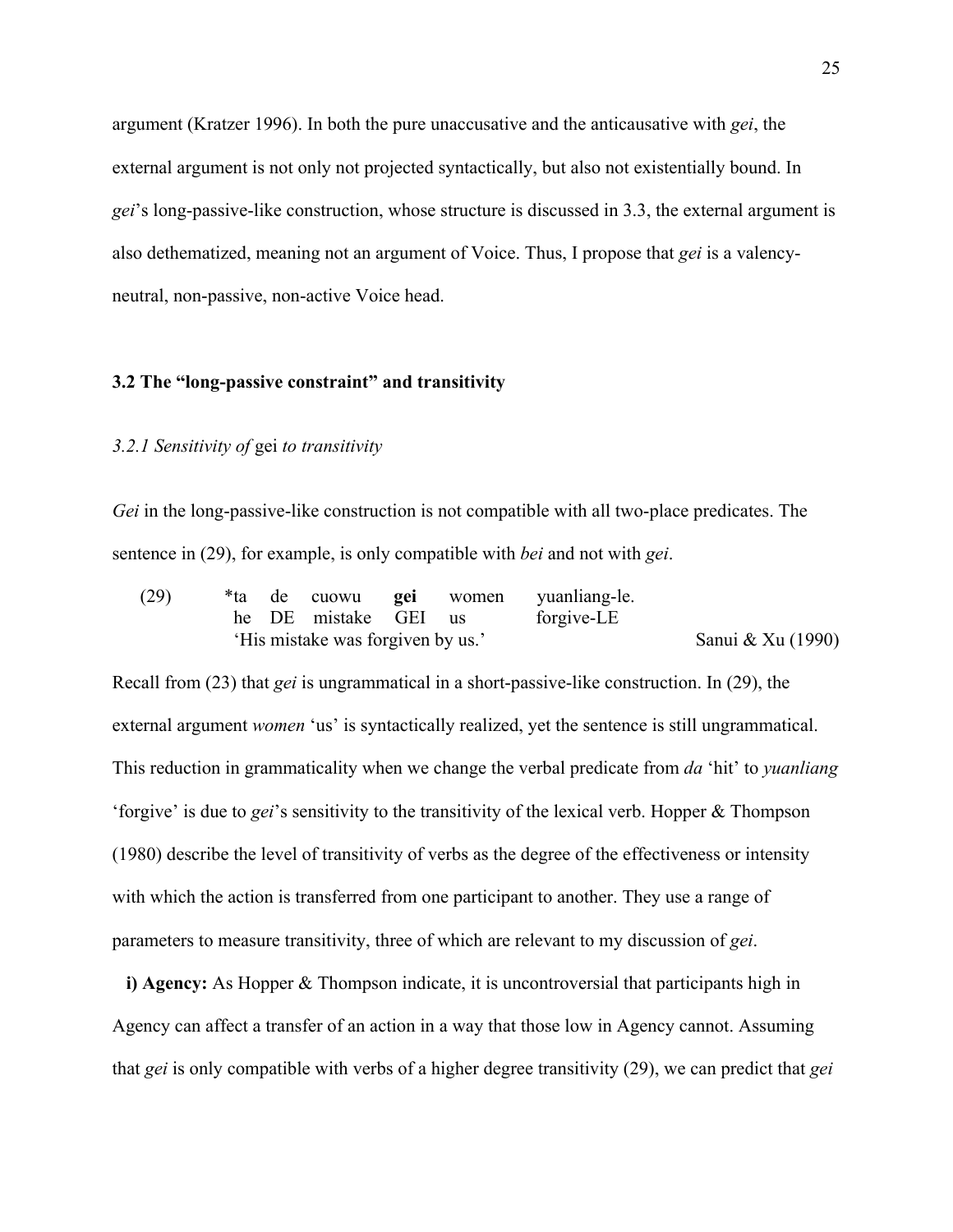with a non-volitional external causer or an instrument is degraded. The following examples illustrate this contrast. When the external argument is inanimate and thus cannot be a volitional agent, the *gei* construction is ungrammatical (30b). Such an instrument or external causer is perfectly compatible with *bei*, as evidenced by (30c):

| (30) | a. chuanghu <b>gei</b> xiaohai za-sui-le. |                                       |                                               |
|------|-------------------------------------------|---------------------------------------|-----------------------------------------------|
|      |                                           |                                       | window GEI child smash-break-LE               |
|      |                                           | 'The window was broken by the child.' |                                               |
|      | b. *chuanghu <b>gei</b> zuqiu za-sui-le.  |                                       |                                               |
|      |                                           |                                       | window GEI soccer ball smash-break-LE         |
|      |                                           |                                       | 'The window was broken by the soccer ball.'   |
|      | c. chuanghu bei zuqiu                     |                                       | za-sui-le.                                    |
|      |                                           |                                       | window BEI soccer ball smash-break-LE         |
|      |                                           |                                       | 'The window was broken with the soccer ball.' |

A natural force is commonly perceived as a non-volitional external causer. *Bei* is not only compatible with an instrument, such as a soccer ball, but also allows a natural force in the underlying subject position (31a).

| (31) |     |     |                                  | a. bing bei taiyang ronghua-le.         |
|------|-----|-----|----------------------------------|-----------------------------------------|
|      | ice | BEI | sun                              | melt-LE                                 |
|      |     |     | 'The ice was melted by the sun.' |                                         |
|      |     |     |                                  | b. ?bing <b>gei</b> taiyang ronghua-le. |
|      | ice |     | GEI sun                          | melt-LE                                 |
|      |     |     | 'The ice was melted by the sun.' |                                         |

Because *gei* requires a high transitivity verb and a genuine agent is usually the subject of such verbs, the *gei* construction forces a volitional reading when the external argument is natural force. However, the sun cannot volitionally melt the ice. Thus, (31b) is pragmatically infelicitous.

**ii) Kinesis:** Actions can be transferred from one participant to another in a way that states cannot (Hopper & Thompson, 1980). In English, experiencer verbs like *love* and *hate* cannot be passivized since the experiencer of *love* or *hate* is merely the holder of a state. In Chinese, similarly, *ai* 'love' and *hen* 'hate' are hardly acceptable when passivized using *bei*. However,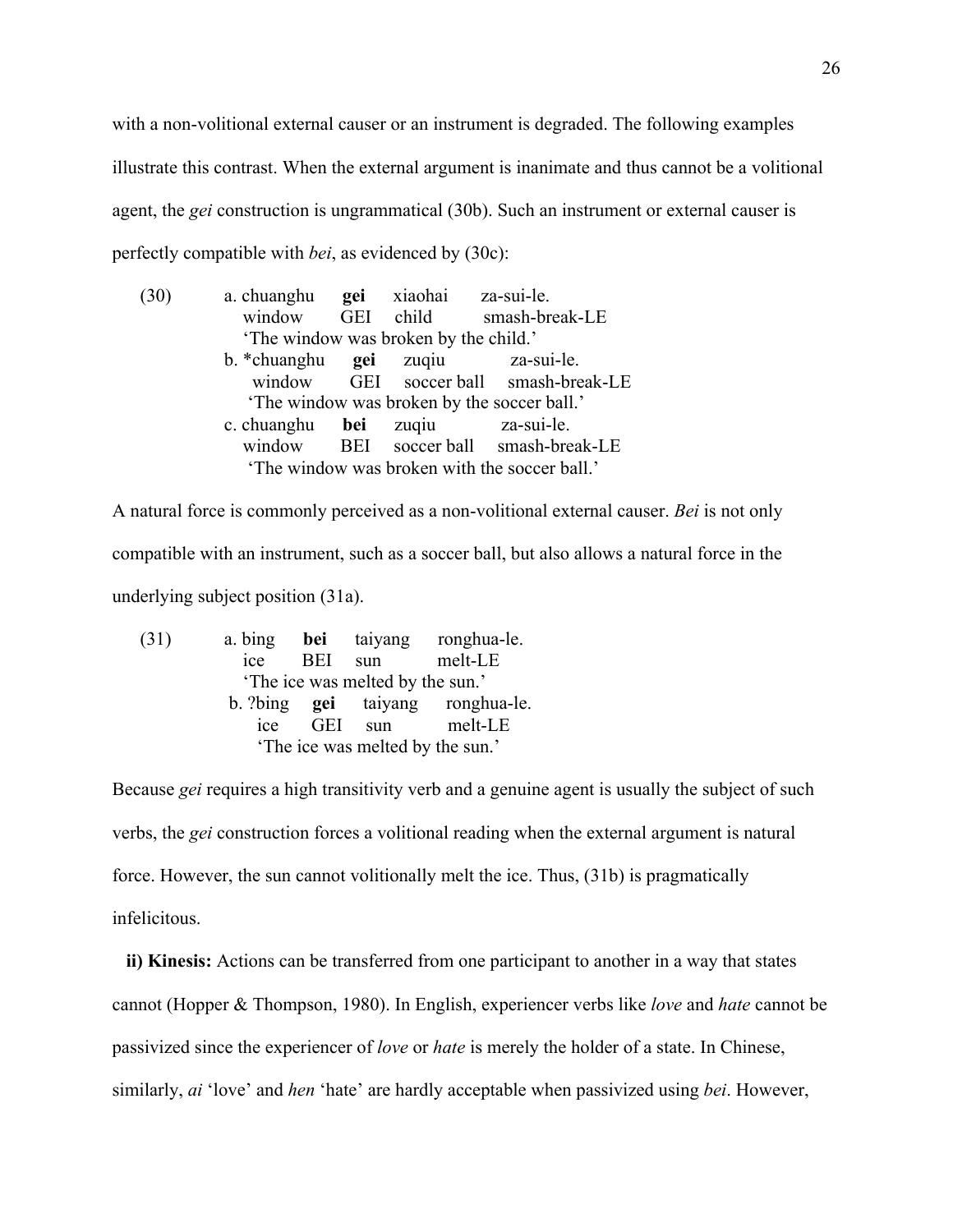with verbs that have a slightly higher transitivity, i.e., verbs that are neither strictly action verbs nor experiencer verbs, like *yuanliang* 'forgive' (29) and *hushi* 'ignore' (32), the *bei* passive is fine, but not the analogous form with *gei*.

(32) a. wo **bei** ta hushi-le. I BEI him ignore-LE 'I was ignored by him.' b. \*wo **gei** ta hushi-le. I GEI him ignore-LE

Though verbs like *yuanliang* 'forgive' and *hushi* 'ignore' have a slightly higher transitivity than true experiencer verbs, they are still much lower on the transitivity spectrum than action verbs. *Bei,* as the canonical passive Voice head in Chinese, has no requirement for the level of transitivity of the verb, thus is grammatical with *hushi* 'ignore' (31a). *Gei*, on the other hand, is only compatible with action verbs like *da* 'hit' (23a), but not with verbs of low transitivity, illustrated above in (31b).

**iii) Individuation of the Object:** In examples (30b) and (31b), the underlying objects *chuanghu* 'window' and *bing* 'ice' are both inanimate nouns. According to Hopper & Thompson (1980), if the object of a verb is highly individuated, i.e. it is a proper, animate, concrete, singular, definite or count noun, the object is often more completely affected, and the action can be more effectively transferred, thereby producing higher transitivity. It appears that if the underlying object, or the argument introduced by *gei*, is an individuated noun, the transitivity of the lexical verb is sufficient for *gei*, regardless of the agentivity of the underlying subject. An example of this is given below in (33).

(33) a. ta **gei** che zhuang-si-le. he GEI car hit-die-LE 'He was killed in a car accident.' (Xu, 1994)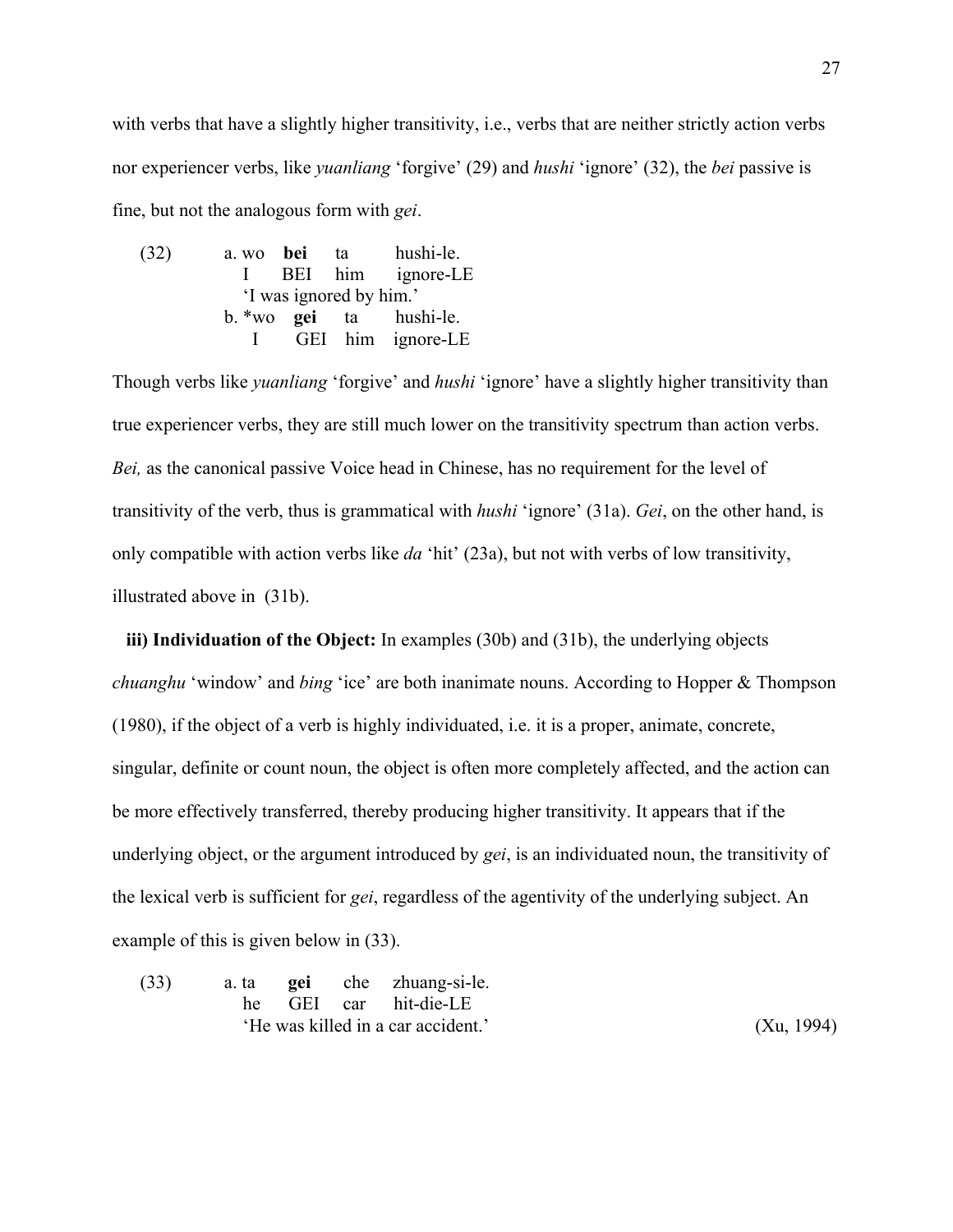In this case, even though the causer 'car' is not a volitional agent, the underlying object *ta* 'he' is a definite, singular, animate pronoun<sup>3</sup> that is individuated. This implies that the event is effectively transferred and highly transitive and, therefore, is compatible with *gei*.

#### *3.2.2 Transitivity and gei's function*

In 3.1, I have shown that in terms of non-active constructions, *gei* is compatible with longpassive-like constructions, anticausatives, and pure unaccusatives. Here, I argue that there is a common function of *gei* in all three non-active constructions: argument rearrangement. From a functionalist perspective, the function of *gei* in the long-passive-like construction is similar to topicalization where the topic specifies the domain within which the predication holds and serves as the center of attention in the sentence (Li  $&$  Thompson 1976). Chinese, among many other isolating languages, is a Topic-prominent language. Peltomaa (2006) even argues that Chinese lacks a true "syntactic passive" that involves agent demotion and theme promotion, but instead has a "pragmatic passive" that changes the pragmatic functions (such as the function of topic or focus) of the semantic roles. With *gei* projecting the underlying object in the surface subject position in the long-passive-like construction, it is placing the underlying object in the topic position, shifting the center of attention in the sentence. The discourse function of *gei* is consistent with *gei*'s requirement of high transitivity verbs. Specifically, the primary characteristic of a topic is that it is definite (Li & Thompson, 1976). As illustrated in the previous sub-section, a highly individuated object is one of the features and diagnostics of high transitivity verbs. If *gei*'s function is truly close to topicalization, it is not surprising that *gei* prioritizes the

<sup>&</sup>lt;sup>3</sup> *Ta* in Chinese is syncretic among the masculine, feminine, and neuter third person singular pronouns. The only grammatical interpretations of *ta* are the masculine and feminine animate pronouns. This further illustrates that *gei* requires a highly individuated (underlying) object, thus a high transitivity verb.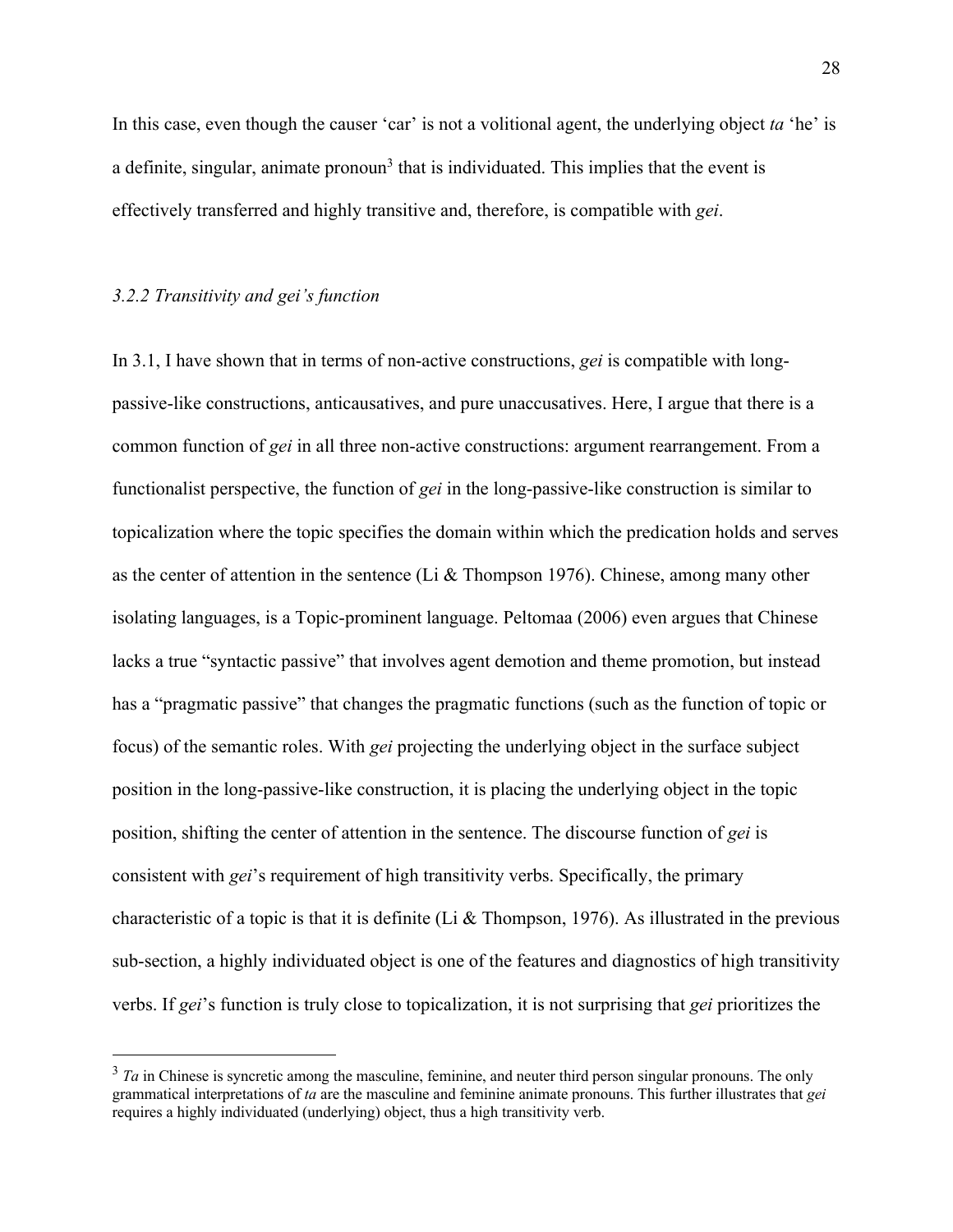definiteness of the underlying object (or the surface subject) over the agency of the external argument. It is also plausible that because of *gei*'s discourse function, there is simply more communicative value for argument rearrangement when it involves a sharper contrast between the causer and the affected entity, i.e. a verb with higher transitivity. As a passive Voice head, *bei* also has the function of foregrounding the underlying object. But because of *bei*'s intrinsically different feature as a genuine passive Voice head, it produces only passives, and no other non-active constructions.

## **3.3 The Structure of** *gei***'s long-passive-like construction**

Similar to *bei* in the long passive, I posit that *gei* has the same argument structure. Since the surface subject in *gei*'s long-passive-like constructions is also interpreted as the underlying theme of the lexical verb, the biclausal null operator *tough*-construction with A'-movement is the only way to relate the two positions. *Gei* projects the surface subject as its specifier, that is, the surface subject is also base generated. And it likewise selects a CP complement.

The long *bei* passive and the long-passive-like *gei* construction have identical syntactic structure. However, *bei* and *gei* in these cases differ in assigning different theta roles to the surface subject. The surface subject in *gei*'s passive-like construction has an adverse affected reading, whereas the subject in *bei* passives is neutral in interpretation. Semantically, the interpretation of *gei*'s passive-like construction is similar to the English *get*-passive (Huang 2013) where the subject is usually associated with an adverse event.

(34) a. Mary's wallet was stolen. b. Mary's wallet got stolen.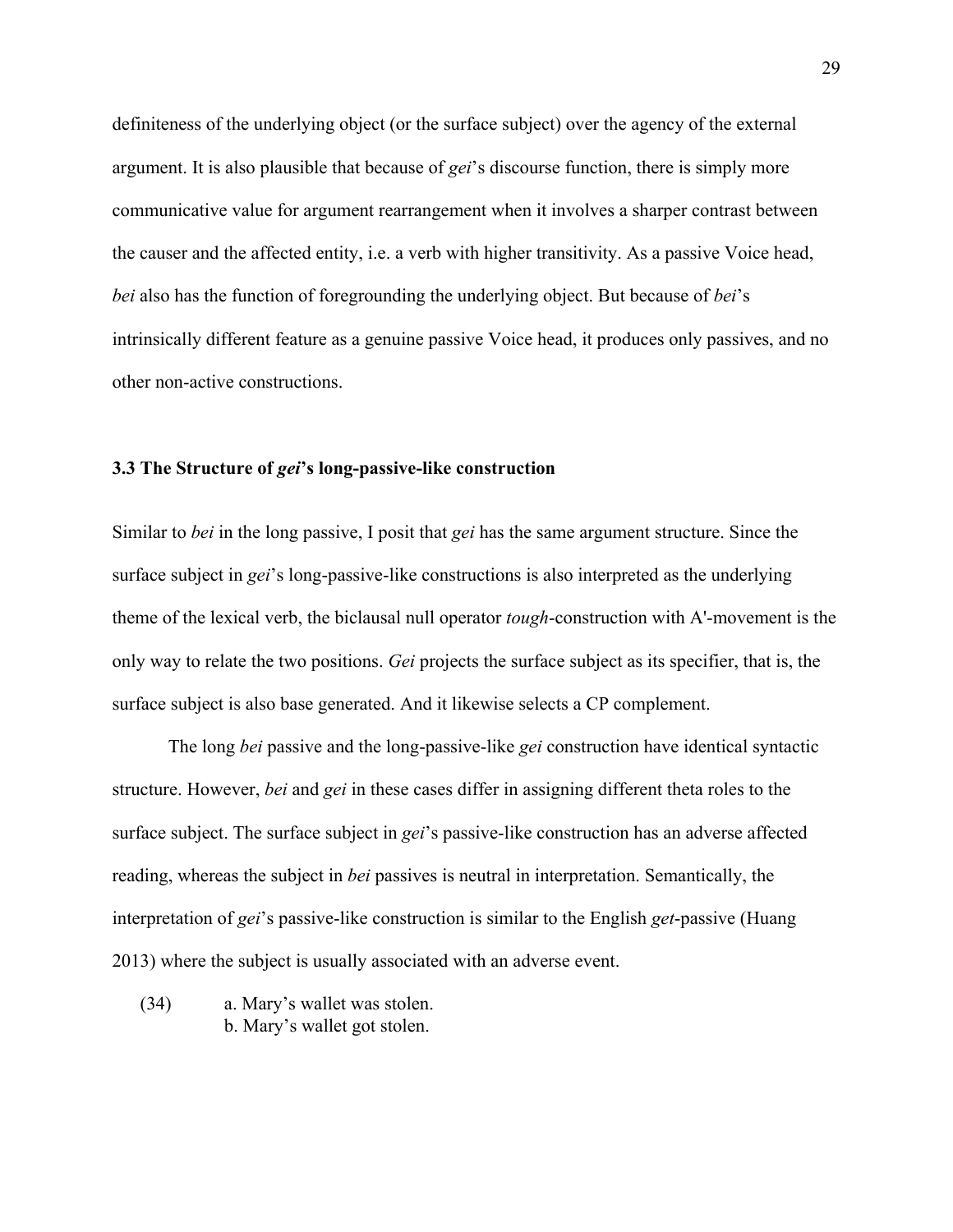There is a semantic difference between (34a) and (34b). The *be*-passive is a proposition that states an event. The *get*-passive gives an additional reading that the event has an adverse effect on Mary, the owner of the wallet. A similar semantic difference exists between *bei* and *gei*.

(35) a. wo **bei** laoshi jiao-zou-le. I BEI teacher call-away-LE 'I was called by my teacher.' b. wo **gei** laoshi jiao-zou-le. I GEI teacher call-away-LE 'I was called by my teacher (because something bad happened.)'

The sentences in (35) are both potential answers to the question 'Where were you?' With *bei*, example (35a) again simply states the fact that I was away because my teacher called me. If someone answers with *gei*, as in (35b), people will assume that the teacher called me because I was in trouble. The subtle adversative reading on the subject or the affectee of the event in *gei*'s passive-like-construction needs to be accounted for in a way that distinguishes this construction from the *bei* passive. I propose that as an argument of the non-Active Voice head *gei*, the surface subject is assigned a malefactive theta role instead of a neutral experiencer theta role. Therefore, *gei*'s lexical specification is that it projects a malefactive argument as its subject and selects a CP complement. Note crucially that the subject and the underlying theme are two separate arguments, as in the long *bei* passive, and are connected through the null operator construction.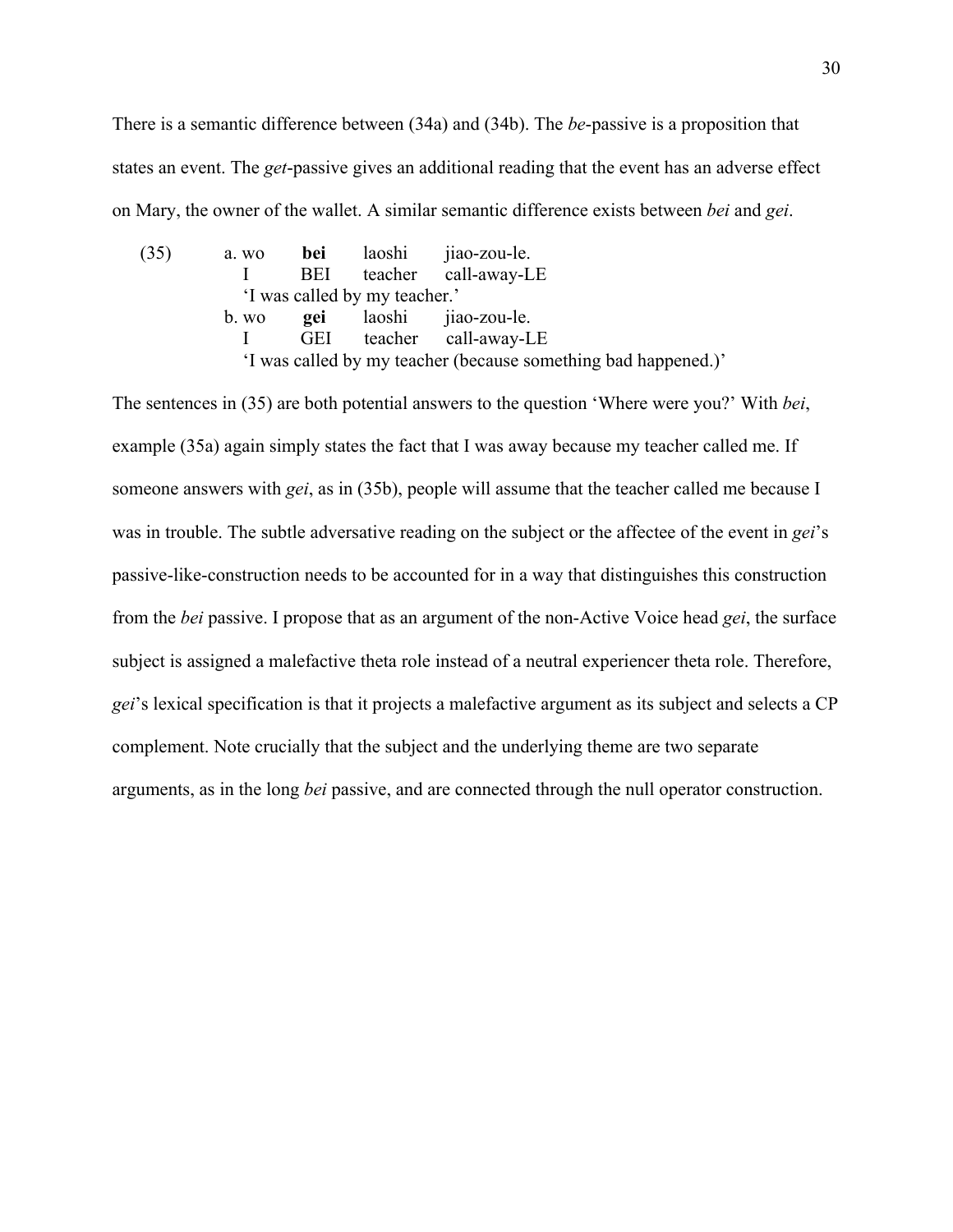## **4 Non-Active Voice: Typology**

## **4.1 Typology of Voice**

Schäfer (2017) proposes an updated typology of Voice where he states that syntactic and semantic transitivity, as defined in (36), are distinguished from each other on the basis of the feature specification of their respective Voice heads.

(36) a. Syntactic transitivity: Voice has a D-feature to be checked by a DP in its specifier. b. Semantic transitivity: Voice can introduce a semantic argument either as a variable to be saturated later on or as existentially bound. (Schäfer 2017: 143)

Based on the different feature combinations of syntactic and semantic transitivity, Schäfer proposes a universal set of six Voice heads. The semantic function of the canonical Romance/Germanic-type passive Voice is given in (37).

(37) Passive Voice (English): {λe∃x[agent(e, x)], ∅}

The English passive Voice lacks a D-feature, and thus the Voice head does not project an argument. In canonical English passives, the agent variable is existentially bound, meaning that the variable is not saturated by an argument of the verb, though it is possible to introduce the agent with an adjunctive *by-*phrase.

Now, consider the canonical long *bei* passives. *Bei* is a true non-active Voice head because the agent fails to appear as an argument of the highest Voice head, in the sense of Kratzer (1996), where active Voice projects an argument (the external argument) in the leftmost periphery of Voice. The presence of the higher VoiceP in the *bei* passive disqualifies the subject of the lower functional head as a thematic external argument. The underlying object is then the argument of *bei* and is externally merged in its specifier position. Example (11c), repeated below as (38), demonstrates that *bei* has a D-feature that must be checked, that is, *bei* is necessarily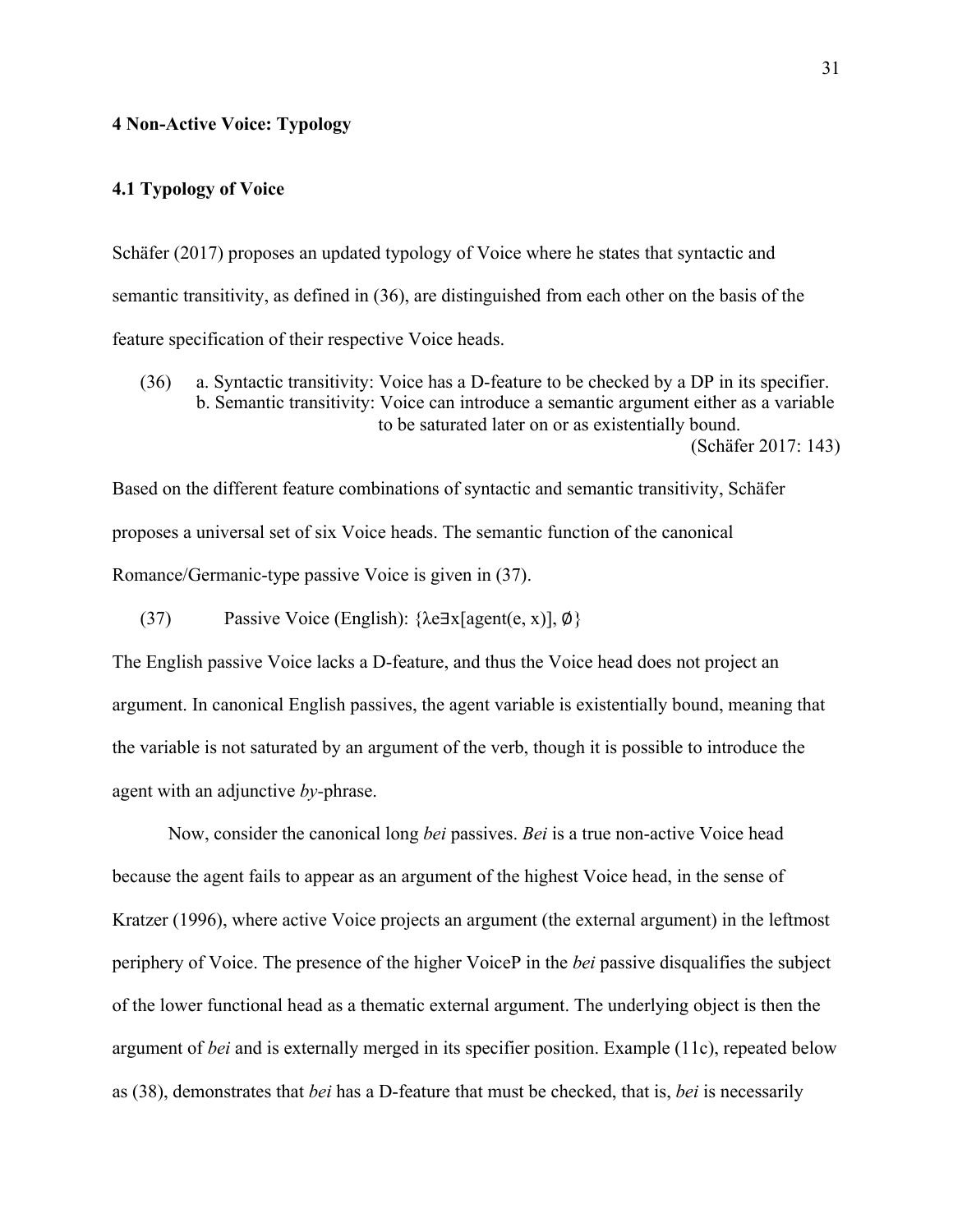argument projecting. Since in the *gei* long-passive-like construction, *gei* also projects an argument in the specifier position and the agent likewise fails to appear as a thematic external argument in the peripheral Spec,VoiceP, I propose that passive Voice is one kind of Non-Active Voice, and that the biclausal null operator structure in (16) is the single general syntactic structure for Non-Active Voice in Chinese. Therefore, following Schäfer's (2017) typology of Voice, the formal semantic function of Non-Active Voice in Mandarin is:

- (38) \***bei** Lisi tou-le qian. BEI Lisi steal-LE money
- (39) Non-Active Voice (Chinese):  $\{\lambda e \exists x [agent(e, x)], D\}$

Kallulli (2007) argues that passives and anticausatives are not formed in different modules of the grammar. Instead, the passive/anticausative distinction hinges entirely on the nature of the features of *v*<sup>0</sup> . Passive Voice in Chinese is a subset of Non–Active Voice. *Bei* and *gei* are simply two different realizations of Non-Active Voice with different functions and lexical specifications. In this case, *bei* and *gei* assign different theta roles to their arguments: experiencer and malefactive. Since passive Voice is one kind of Non-Active Voice, it is expected that *bei* is allowed strictly in environments that are cross-linguistically compatible with the passive (e.g., agentive transitives), while *gei* is compatible with other kinds of non-active constructions like anticausatives and pure unaccusatives, where *bei* does not occur.

A comparison of the English passive Voice (37) and the Chinese Non-Active Voice (39) reveals that Non-Active Voice heads in Chinese require an argument in the specifier position, thus the D-feature. Note that even though the agent variable is existentially bound in both functions, the notation has different syntactic realizations in the two cases. Semantically, both refer to a dethematized external argument. Syntactically, existentially binding in the English-type passive means that the external argument is removed from the VP, while in Chinese non-active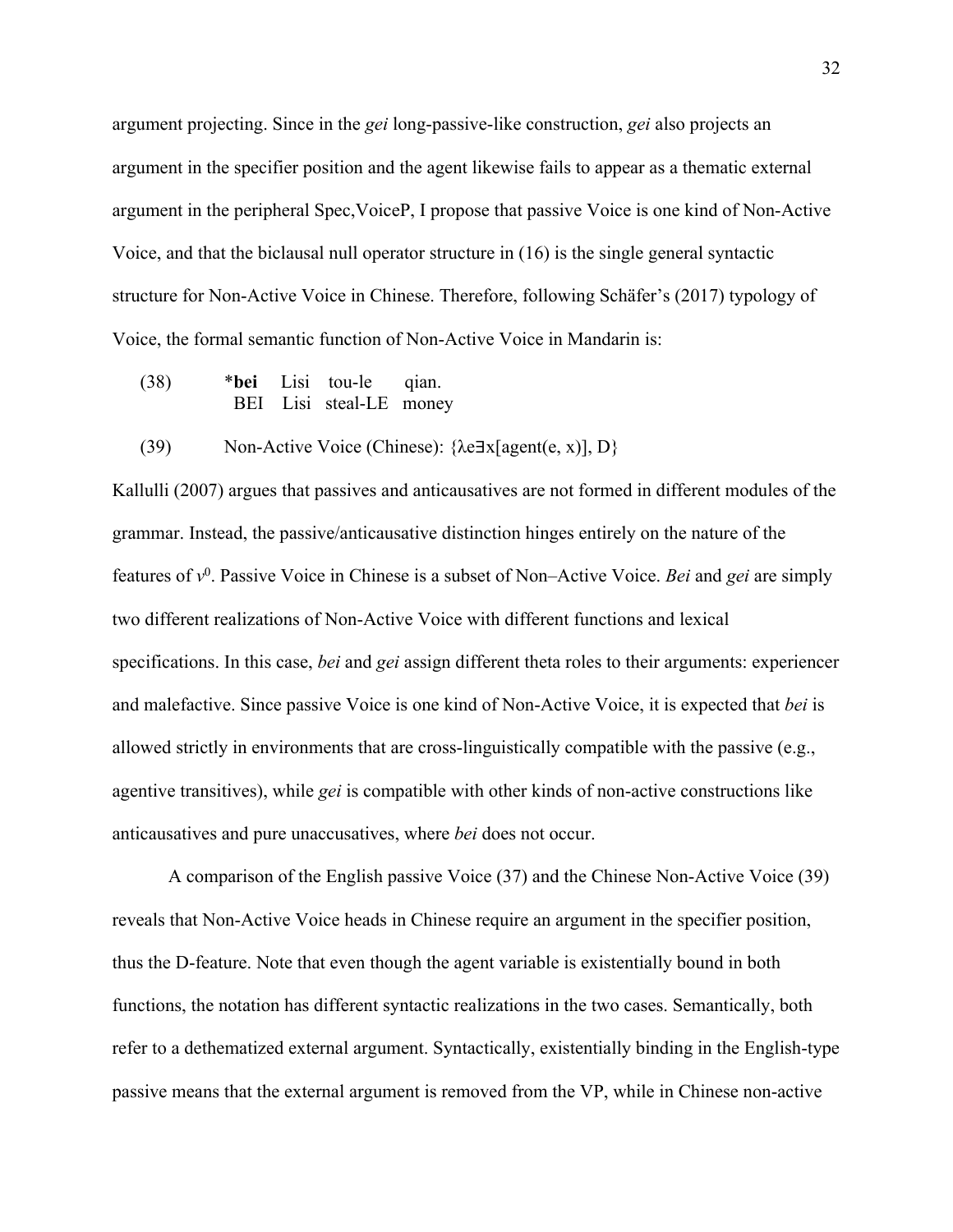constructions, it means that the "external argument" is in a lower VoiceP and, thus, does not act as a true thematic external argument. In other words, dethematizing the external argument in Chinese and English yields different syntactic structures, in the case of Chinese, a rather novel structure cross-linguistically.

## **4.2 Distribution of** *bei* **and** *gei*

While *bei* and *gei* share the same syntactic structure in the passive and passive-like-construction, they do not share the same distribution. As I have shown in this thesis, *bei* is the canonical passive Voice head in Mandarin, while *gei* is a more general Non-Active Voice head. *Gei* can participate in a broader range of non-active constructions, but *bei* is strictly used in passives. Though the structure of the *bei* passive is distinct from its English counterpart, both allow instruments as the external argument, as in (30c), repeated here in (40):

(40) chuanghu **bei** zuqiu za-sui-le. window BEI soccer ball smash-break-LE 'The window was broken with the soccer ball.'

Other than instruments, the *bei* passive also allows natural force, inanimate external causers, and any other type of agent, broadly construed, that can set an event in motion. In terms of the level of transitivity of the lexical verb, *bei* again shows no restriction, unlike *gei*. Verbs that are neither strictly action verbs nor experiencer verbs, like *yuanliang* 'forgive' and *hushi* 'ignore', mentioned in 3.2.1, are compatible with the *bei* passive but not with *gei*. Lastly, in the syntactic structure that *bei* and *gei* share, the biclausal null operator construction, they assign different theta roles to their arguments. The subject in the *bei* passive is an experiencer and the event has a neutral effect on the subject argument. The subject in the *gei* passive-like construction is a malefactive which is adversely affected by the event. The distributional differences between the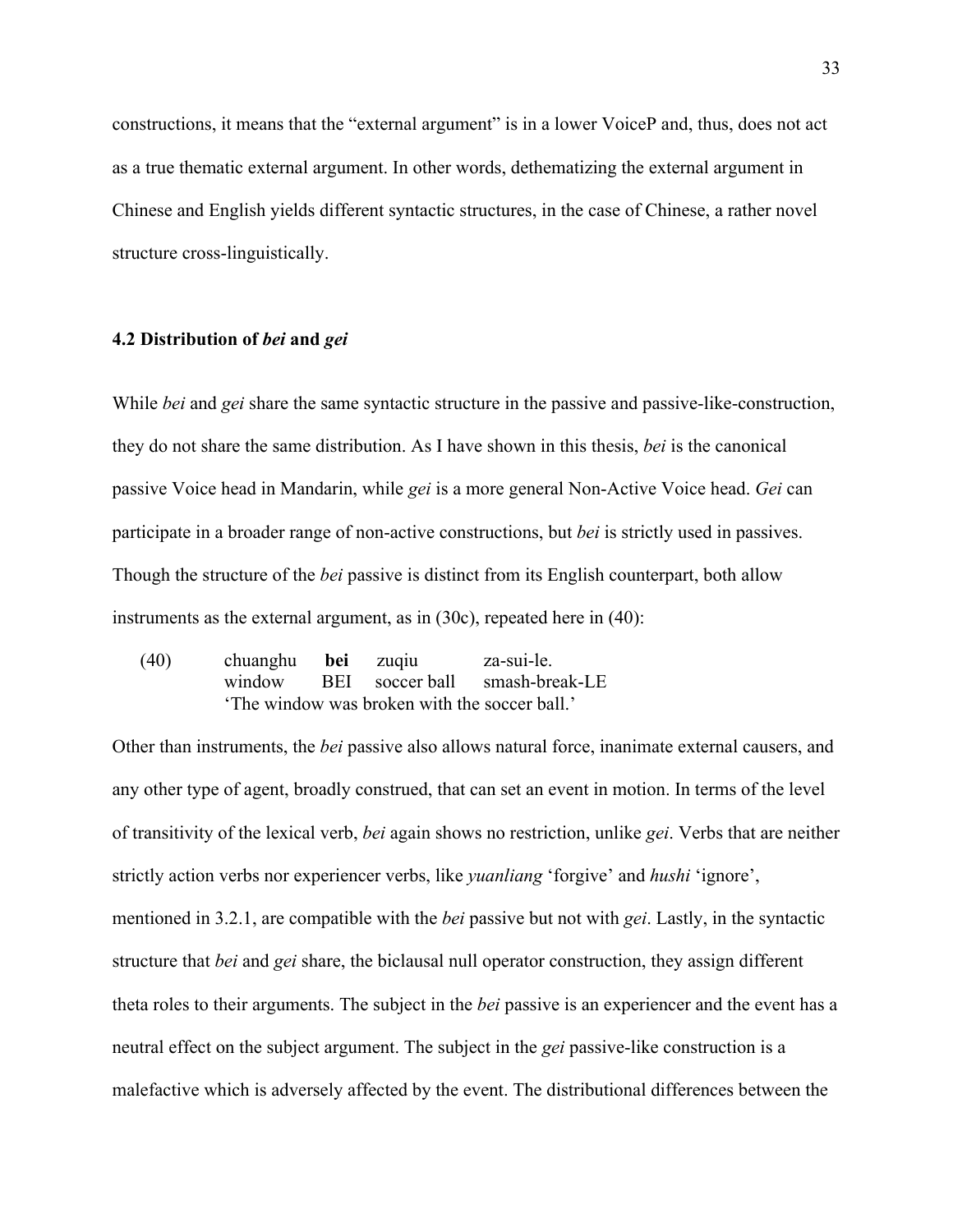two Non-Active Voice heads *bei* and *gei*, as well as the English *be*-passive, are summarized in the table below.

|                                                      | <b>bei</b>  | gei         | English be-passive  |
|------------------------------------------------------|-------------|-------------|---------------------|
| long passives/<br>long-passive-like<br>constructions |             |             |                     |
| short passives                                       |             | $\times$    |                     |
| anticausatives                                       | $\times$    |             | $\times$            |
| pure unaccusatives                                   | $\times$    |             | $\times$            |
| $\theta$ -role of its<br>argument                    | experiencer | malefactive | lacks the D-feature |
| restriction of the<br>type of external<br>argument   | $\times$    |             | $\times$            |
| requirement of high<br>transitivity verbs            | $\times$    |             | $\times$            |

Table 1. Distribution of Non-Active Voice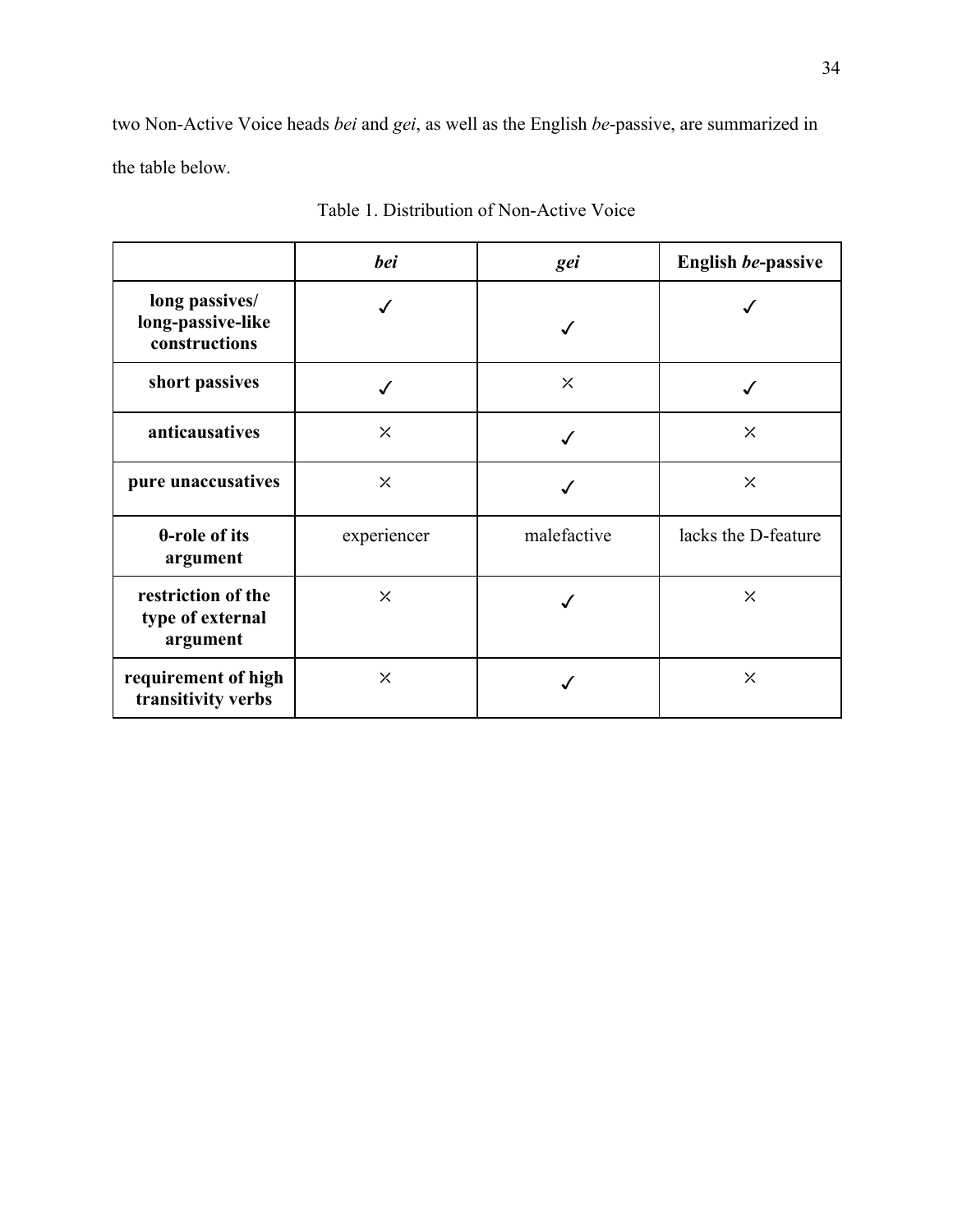## **5 Conclusion**

This thesis offers a typologically divergent view of passivization, namely, one in which the surface subject is base generated as an argument of the passive Voice head (*bei*), which means that the relation between the surface subject and the underlying object is one not mediated by movement. Rather, the long passive involves a biclausal null operator construction where *bei* assigns an experiencer theta role to its subject argument and selects a CP complement that contains the lexical predicate and the agent. Thus, this thesis argues in favor of a definition of passives that involves only agent demotion (Bruening 2013).

I identified a more general category of Non-Active Voice with a base structure in Chinese. Both the passive Voice head (*bei*) and the more general Non-Active Voice head (*gei*) I analyzed in this thesis are two-place predicates with the same argument structure in the long passive and the long-passive-like construction respectively. This analysis of *bei* and *gei* as predicates provides independent evidence for Kratzer, in which Voice heads are predicates and external arguments are arguments of these Voice heads (1996).

While Chinese *bei* passives work like other passives where the external argument is existentially bound, the structural description of existentially binding is different from what Bruening (2013) proposed. The external argument in the Chinese long passive remains in situ and is not realized as an adjunct in a *by*-phrase.

However, several open questions remain: There are other Non-Active Voice heads in Chinese, like *jiao* and *rang*. Do they have the same argument structure and behave the same way as *gei*? If not, why? How do we account for the ambiguity in *gei*'s long-passive-like construction? What is *gei*'s argument structure in anticausatives and pure unaccusatives? Why is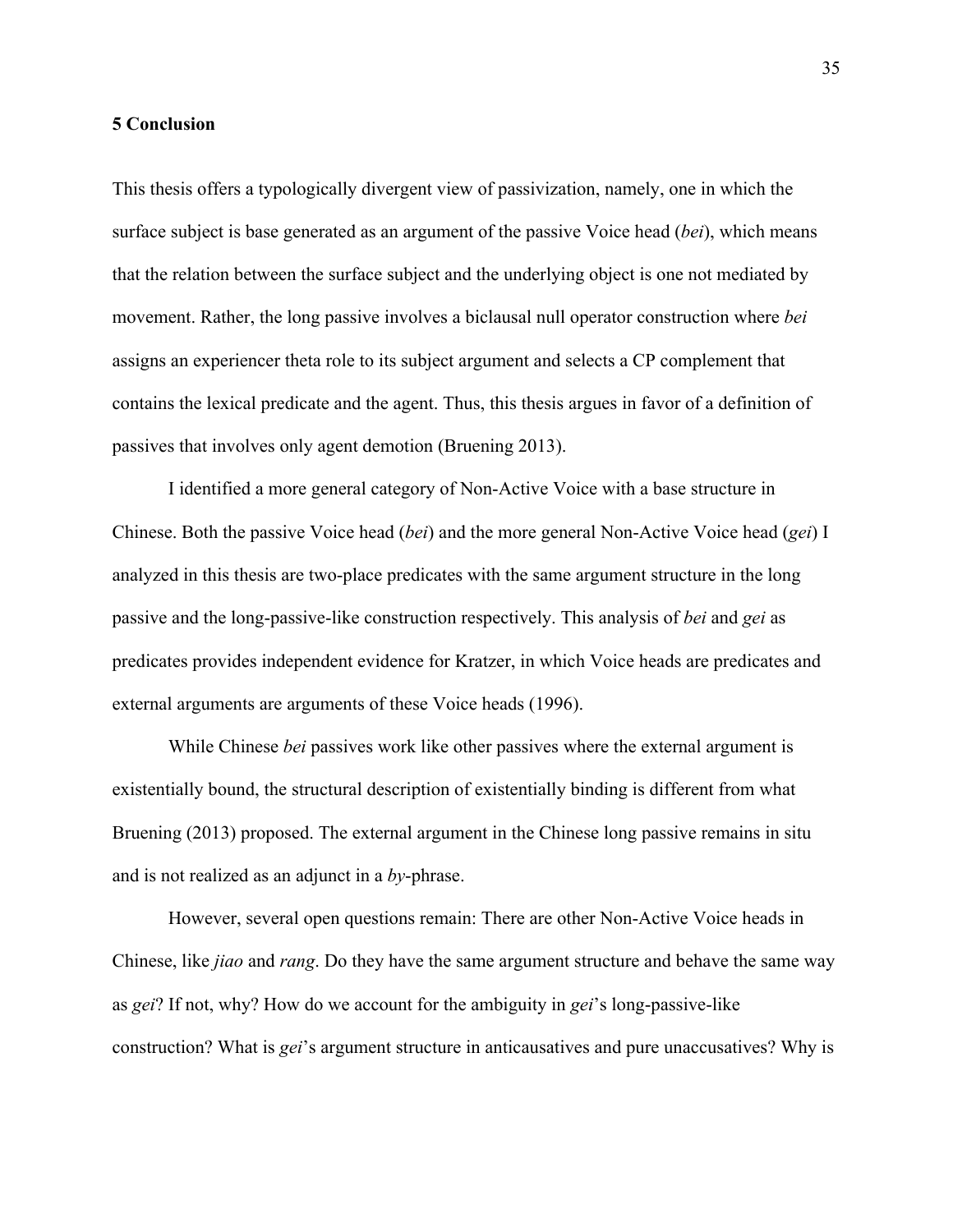it different from its argument structure in the passive-like construction? All the questions above can be potential topics for further research in Non-Active Voice in Chinese.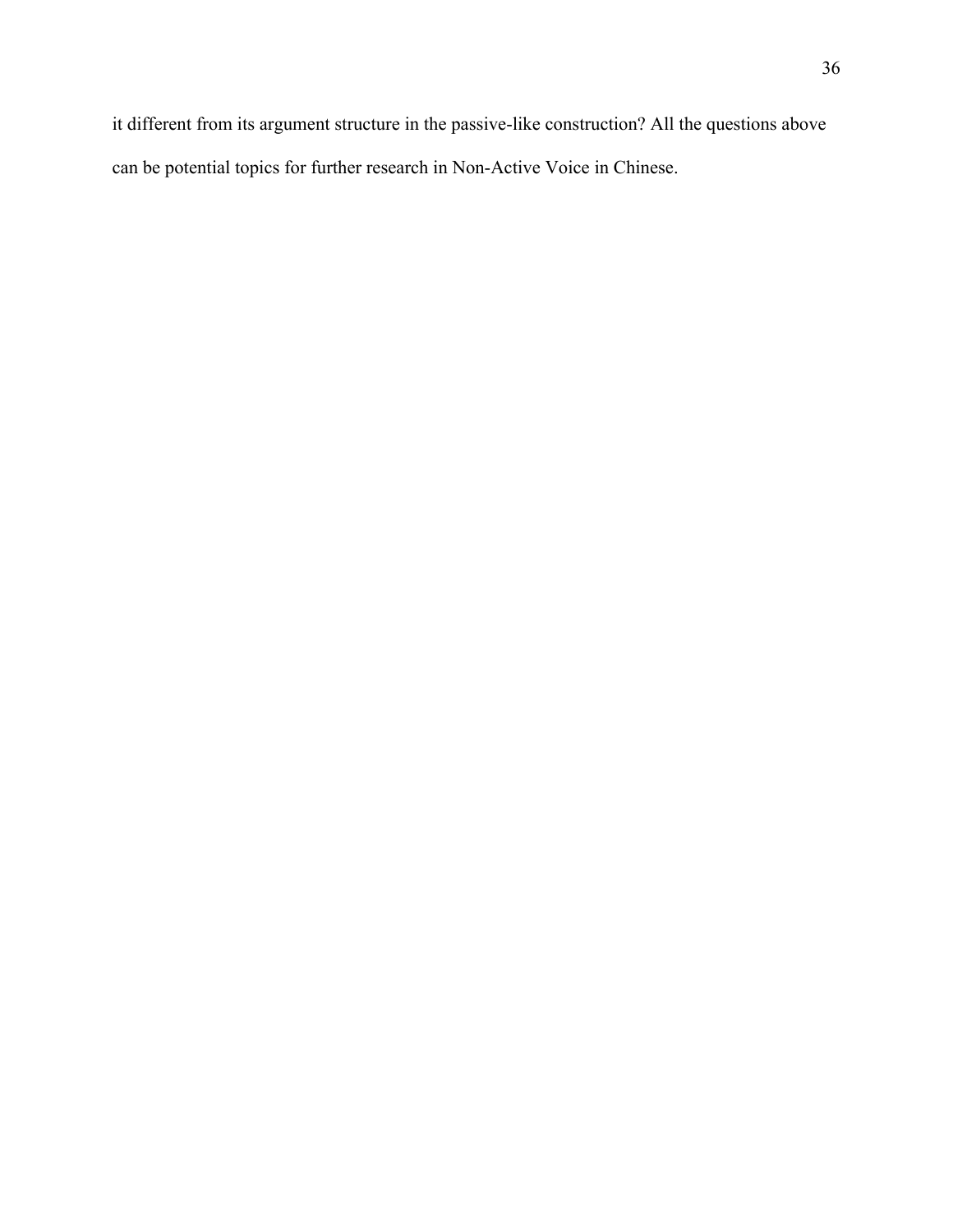## **References**

- Alexiadou, A., Anagnostopoulou, E., & Schäfer, F. 2015. *External arguments in transitivity alternations: A layering approach* (Vol. 55). Oxford University Press.
- Baker, M. 2015. *Case: Its Principles and its Parameters*. Cambridge Studies in Linguistics. Cambridge: Cambridge University Press.
- Bruening, B. 2013. *By* phrase in passives and nominals. *Syntax, 16*(1), 1-14. Oxford: Blackwell Publishing.
- Chen, V., & McDonell, B. 2019. Western Austronesian Voice. *Annual Review of Linguistics*, 5, 173-195.
- Chomsky, N. 1981. *Lectures on Government and Binding*. Dordrecht: Foris.
- Folli, R., Harley, H., & Karimi, S. 2005. Determinants of event type in Persian complex predicates. *Lingua*, *115*(10), 1365-1401.

Grimshaw, J. 1990. *Argument Structure*. Cambridge, MA: MIT Press.

- Hashimoto, M. J. 1988. The structure and typology of the Chinese passive construction. *Passive and Voice*, 329-354.
- Hopper, P. J., & Thompson, S. A. 1980. Transitivity in grammar and discourse. *Language*, *56*(2), 251-299.
- Huang, C.-T. J. 1999. Chinese passives in comparative perspective. *Tsing Hua Journal of Chinese Studies*, *29*(4), 423-509.
- Huang, C.-T. J., Li, Y. H. A., & Li, Y. 2009. *The syntax of Chinese* (Vol. 10). Cambridge: Cambridge University Press.
- Huang, C.-T. J. 2013. Variations in non-canonical passives. *Non-Canonical Passives* (Vol. 205), 95-114. John Benjamins Publishing.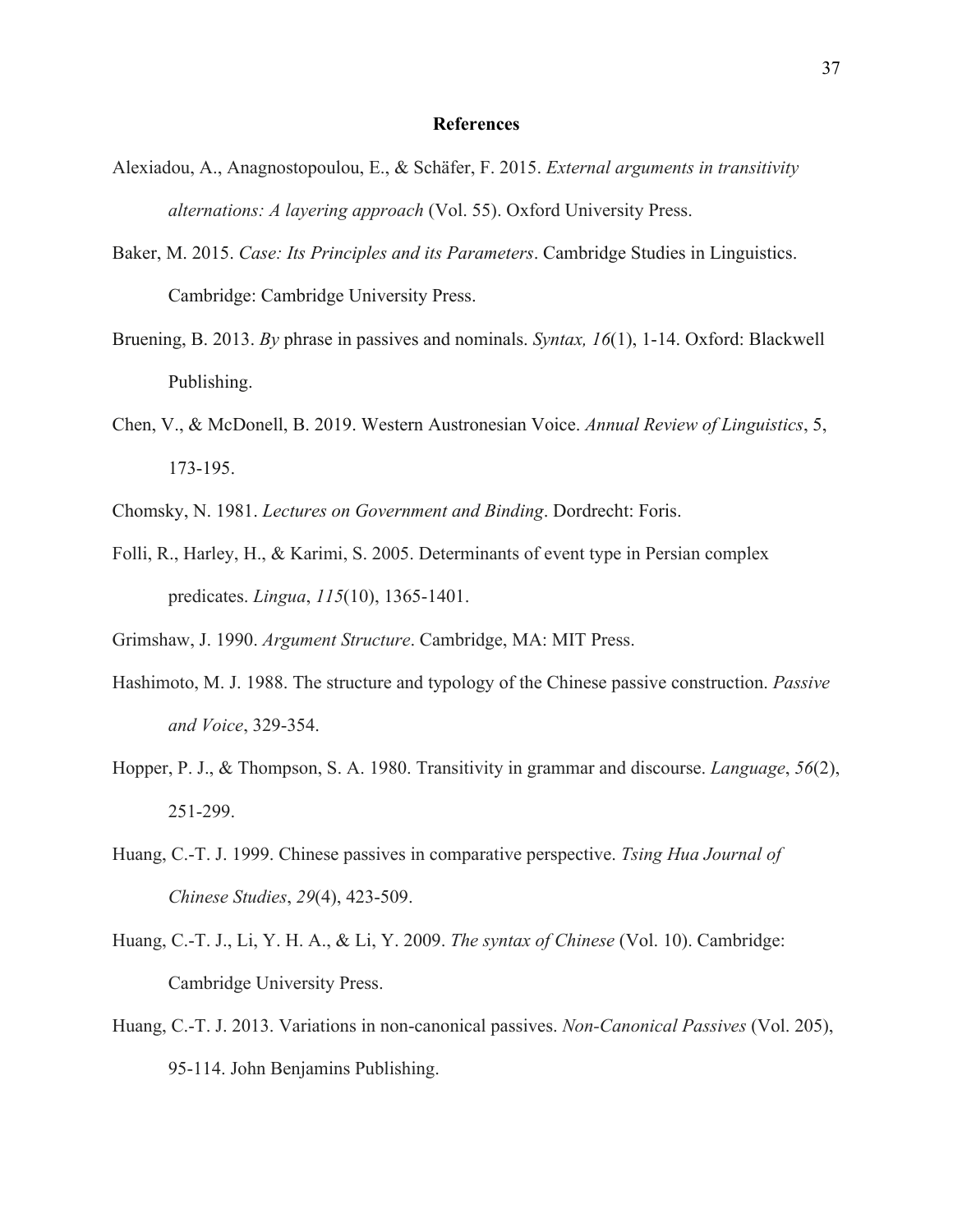- Kallulli, D. 2007. Rethinking the passive/anticausative distinction. *Linguistic Inquiry*, *38*(4), 770-780. Cambridge, MA: MIT Press.
- Keenan, E. L. 1980. Passive is Phrasal (not Sentential or Lexical). *Lexical grammar*, 181-214.
- Keenan, E. L. 1985. Passive in the world's languages. *Language typology and syntactic description: Vol. 1, Clausal structure,* 243-281.
- Kratzer, A. 1996. Severing the external argument from its verb. *Phrase Structure and the Lexicon*, 109-137. Dordrecht: Kluwer Academic Publishers.
- Kulikov, L. I. 2011. *Voice Typology*, Jae Jung Song, ed. 368-398. Oxford: Oxford University Press.
- Legate, J. A. 2021. Noncanonical passives: A typology of voices in an impoverished Universal Grammar. *Annual Review of Linguistics, 7*, 157-176.
- Li, A. 2016. Movement in Mandarin *bei*-passives. RULing.
- Li, C. N., & Thompson, S. A. 1976. Subject and topic: A new typology of language. *Subject and Topic*, 459-489. New York: Academic Press.
- Lin, T.-H. J., & Huang, Y.-S. 2015. Structures of the Mandarin *gei* constructions. *Journal of East Asian Linguistics*, *24*(3), 309-338.
- Peltomaa, M. 2006. Pragmatic nature of Mandarin passive-like constructions. *Passivization and typology: form and function,* 83-114. John Benjamins Publishing.

Pylkkänen, L. 2008. *Introducing Arguments.* Cambridge, MA: MIT Press.

- Radford, A. 2009. *Analysing English sentences: A minimalist approach*. Cambridge: Cambridge University Press.
- Sansò, A. 2006. 'Agent defocusing' revisited. *Passivization and typology: form and function,* 232-273. John Benjamins Publishing.